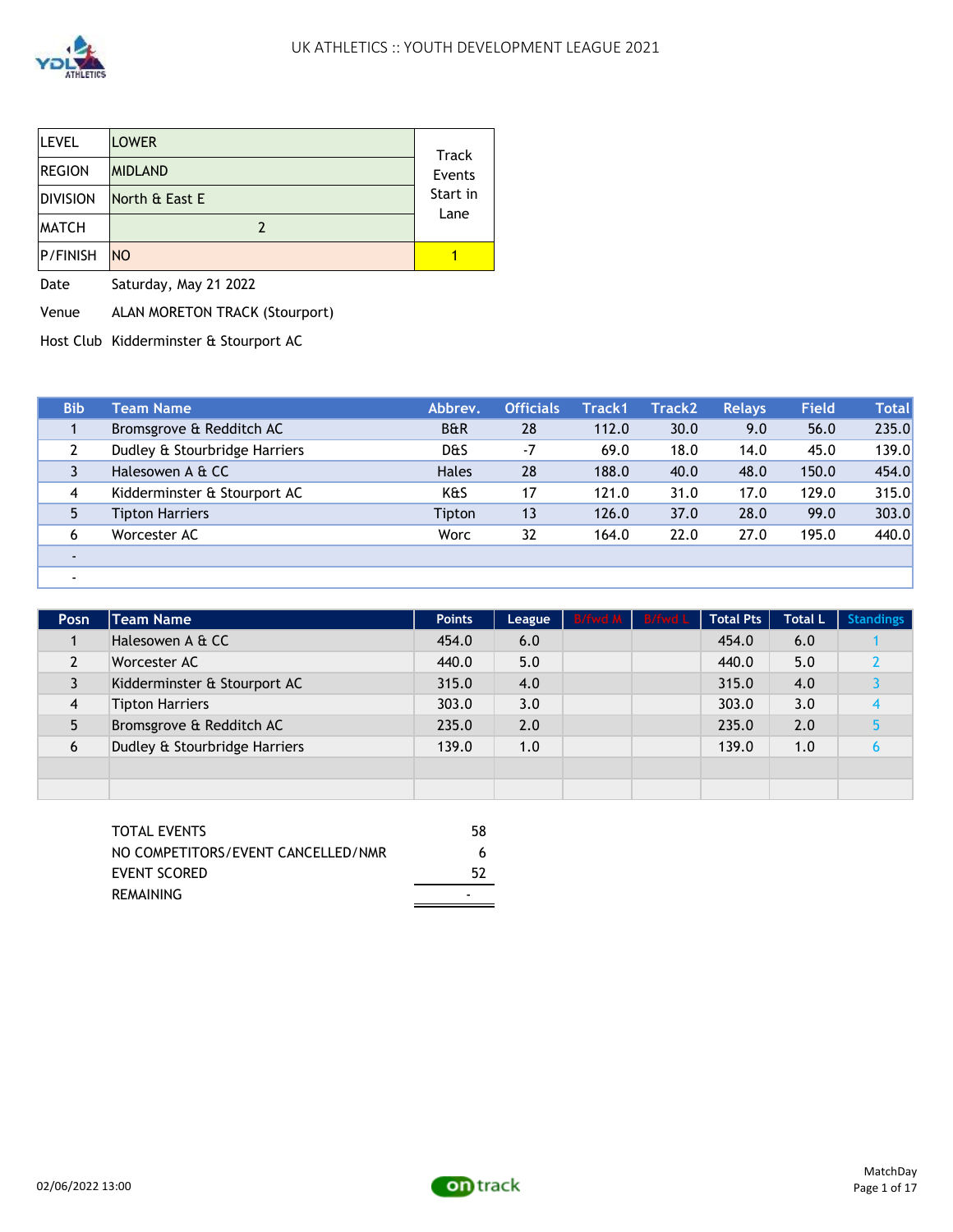

|              |                | 100m U15 Boys A        | Wind           | $-2.1$ |                |                |    | 100m U15 Boys B         | Wind           | $-1.7$ |            |
|--------------|----------------|------------------------|----------------|--------|----------------|----------------|----|-------------------------|----------------|--------|------------|
|              |                | Posn No. Athlete       | Club           | Perf   | AAA            |                |    | Posn No. Athlete        | Club           | Perf   | <b>AAA</b> |
| $\mathbf{1}$ | 3              | James HACKETT          | Hales          | 12.1   | 3              | $\mathbf{1}$   |    | 11 Ben JONES            | <b>B&amp;R</b> | 12.8   |            |
| 2            | 4              | Sebastian HUBBARD      | K&S            | 12.6   |                | $\overline{2}$ |    | 33 Toby MAGEE           | Hales          | 12.8   |            |
| 3            | $\mathbf{1}$   | Lewis DIXON            | <b>B&amp;R</b> | 12.7   |                | 3              |    | 44 Theo LEWIS           | K&S            | 13.2   |            |
| 4            | 5              | Joshua NORTON          | Tipton         | 14.0   |                | 4              |    | 66 Edward CARTWRIGHT    | Worc           | 13.9   |            |
| 5            | 6              | Daniel THOMAS          | Worc           | 14.3   |                | 5              |    | 22 Max ROBBINS          | D&S            | 14.3   |            |
| 6            | $\mathbf{2}$   | <b>Finlay HARRISON</b> | <b>D&amp;S</b> | 14.6   |                | 6              |    |                         |                |        |            |
| 7            |                |                        |                |        |                | 7              |    |                         |                |        |            |
| 8            |                |                        |                |        |                | 8              |    |                         |                |        |            |
|              |                | 100m NS U15 Boys A     | Wind           | $-2.2$ |                |                |    | 100m NS U15 Boys B      | Wind           |        |            |
|              |                | Posn No. Athlete       | Club           | Perf   | <b>AAA</b>     |                |    | Posn No. Athlete        | Club           | Perf   | AAA        |
| 1            | 3              | Samuel THOMPSON        | Hales          | 13.1   |                | 1              |    |                         |                |        |            |
| 2            | 6              | Adnan NASIR            | Worc           | 14.4   |                | $\overline{2}$ |    |                         |                |        |            |
| 3            | 4              | Jamie TAYLOE           | K&S            | 15.9   |                | 3              |    |                         |                |        |            |
| 4            |                |                        |                |        |                | 4              |    |                         |                |        |            |
| 5            |                |                        |                |        |                | 5              |    |                         |                |        |            |
| 6            |                |                        |                |        |                | 6              |    |                         |                |        |            |
| 7            |                |                        |                |        |                | 7              |    |                         |                |        |            |
| 8            |                |                        |                |        |                | 8              |    |                         |                |        |            |
|              |                | 200m U15 Boys A        | Wind           | $-2.4$ |                |                |    | 200m U15 Boys B         | Wind           | $-1.7$ |            |
|              |                | Posn No. Athlete       | Club           | Perf   | AAA            |                |    | Posn No. Athlete        | Club           | Perf   | <b>AAA</b> |
| $\mathbf{1}$ | 3              | James HACKETT          | Hales          | 24.5   | 3              | $\mathbf{1}$   | 11 | Ben JONES               | <b>B&amp;R</b> | 25.7   |            |
| $\mathbf{2}$ | $\mathbf{1}$   | Lewis DIXON            | <b>B&amp;R</b> | 25.4   | $\overline{4}$ | $\overline{2}$ |    | 33 Toby MAGEE           | Hales          | 26.4   |            |
| 3            | $\overline{4}$ | Theo LEWIS             | K&S            | 26.9   |                | 3              |    | 22 Jude SMALL           | D&S            | 27.8   |            |
| 4            | 6              | <b>Oliver BURTON</b>   | Worc           | 27.0   |                | 4              |    | 66 Edward CARTWRIGHT    | Worc           | 29.6   |            |
| 5            | 5              | Joshua NORTON          | Tipton         | 28.2   |                | 5              |    | 55 Elliott BODEN        | Tipton         | 32.0   |            |
| 6            | $\mathbf{2}$   | <b>Finlay HARRISON</b> | <b>D&amp;S</b> | 31.2   |                | 6              |    | 44 Jamie TAYLOE         | K&S            | 32.6   |            |
| 7            |                |                        |                |        |                | 7              |    |                         |                |        |            |
| 8            |                |                        |                |        |                | 8              |    |                         |                |        |            |
|              |                | 300m U15 Boys A        |                |        |                |                |    | 300m U15 Boys B         |                |        |            |
|              |                | Posn No. Athlete       | Club           | Perf   | AAA            |                |    | Posn No. Athlete        | Club           | Perf   | AAA        |
| $\mathbf{1}$ | $\overline{4}$ | Sebastian HUBBARD      | K&S            | 40.3   | 3              | $\mathbf{1}$   |    | 66 Joshua SANDERS       | Worc           | 42.7   |            |
| 2            | 6              | <b>Oliver BURTON</b>   | Worc           | 42.2   |                | $\overline{2}$ |    | 44 Alexander PAYNE      | K&S            | 45.7   |            |
| 3            | $\overline{2}$ | Jonathan HAYES         | <b>D&amp;S</b> | 43.5   |                | 3              |    | 55 Thomas HYNES-OUGHTON | Tipton         | 47.8   |            |
| 4            | 3              | Joseph TAYLOR          | Hales          | 44.9   |                | 4              |    | 22 Francis O'BRIEN      | <b>D&amp;S</b> | 48.4   |            |
| 5            | 5              | Kane SALMON-HODGES     | Tipton         | 45.1   |                | 5              |    | 33 Ethan SMITH          | Hales          | 50.0   |            |
| 6            |                |                        |                |        |                | 6              |    |                         |                |        |            |
| 7            |                |                        |                |        |                | 7              |    |                         |                |        |            |
| 8            |                |                        |                |        |                | 8              |    |                         |                |        |            |

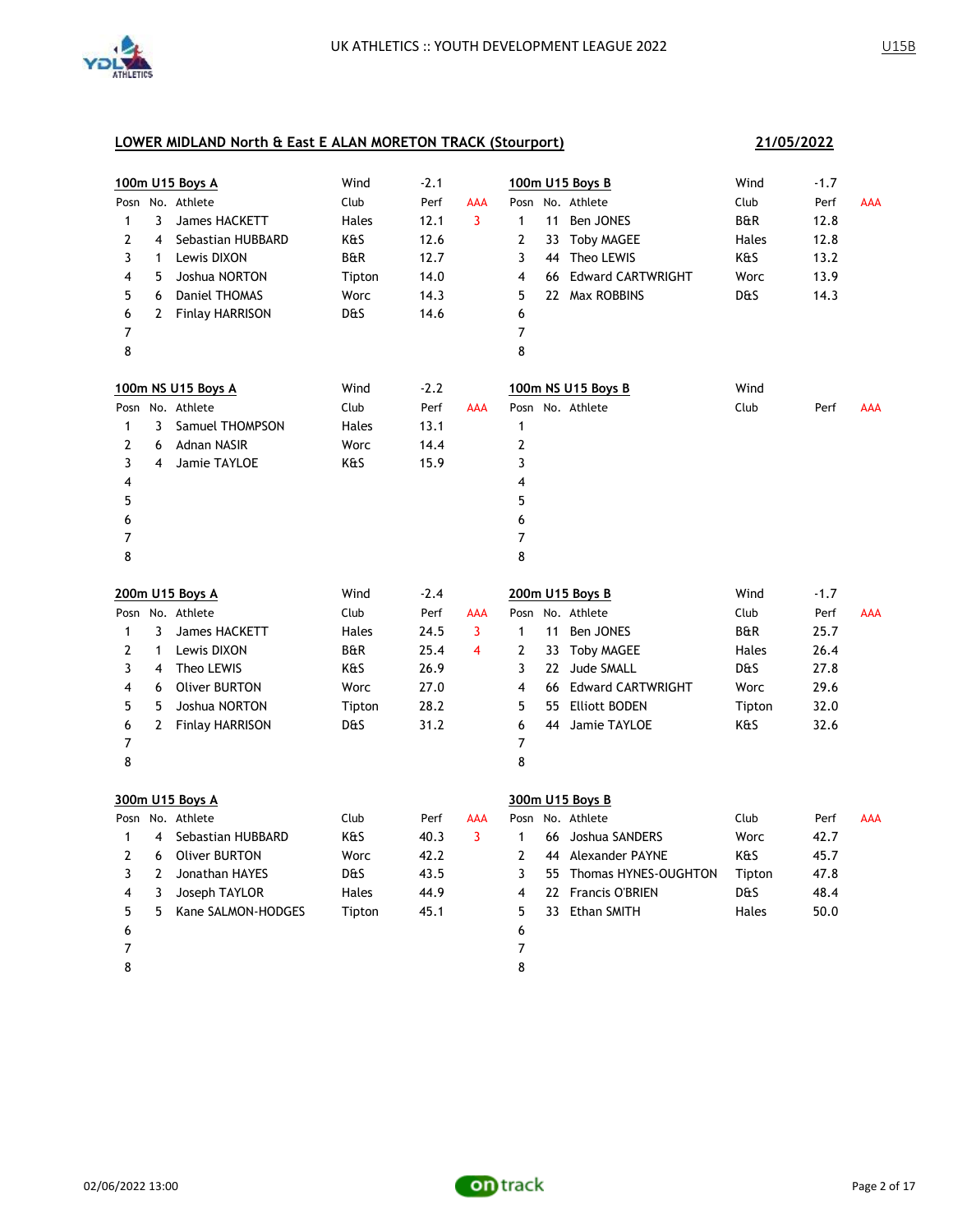

|                |                | 800m U15 Boys A           |                |         |            |                |              | 800m U15 Boys B        |                |         |            |
|----------------|----------------|---------------------------|----------------|---------|------------|----------------|--------------|------------------------|----------------|---------|------------|
| Posn           |                | No. Athlete               | Club           | Perf    | <b>AAA</b> | Posn           |              | No. Athlete            | Club           | Perf    | AAA        |
| 1              | $\overline{2}$ | Jonathan HAYES            | D&S            | 02:16.6 | 4          | $\mathbf{1}$   |              | 33 Joseph TAYLOR       | Hales          | 02:26.2 |            |
| 2              | 3              | <b>Alex TAYLOR</b>        | Hales          | 02:17.6 | 4          | $\overline{2}$ |              | 22 Max ROBBINS         | D&S            | 02:28.3 |            |
| 3              | 5              | Kane SALMON-HODGES        | Tipton         | 02:20.1 |            | 3              |              | 55 Elliott BODEN       | Tipton         | 02:34.7 |            |
| 4              | 4              | Alexander PAYNE           | K&S            | 02:32.6 |            | 4              |              |                        |                |         |            |
| 5              | 6              | <b>Oliver GIBSON</b>      | Worc           | 02:45.3 |            | 5              |              |                        |                |         |            |
| 6              |                |                           |                |         |            | 6              |              |                        |                |         |            |
| 7              |                |                           |                |         |            | $\overline{7}$ |              |                        |                |         |            |
| 8              |                |                           |                |         |            | 8              |              |                        |                |         |            |
|                |                | 800m NS U15 Boys A        |                |         |            |                |              | 800m NS U15 Boys B     |                |         |            |
| Posn           |                | No. Athlete               | Club           | Perf    | <b>AAA</b> |                |              | Posn No. Athlete       | Club           | Perf    | <b>AAA</b> |
| 1              | 3              | Tom LYEVASHOV             | Hales          | 02:27.7 |            | 1              |              |                        |                |         |            |
| $\overline{2}$ | 5              | Thomas HYNES-OUGHTON      | Tipton         | 02:33.5 |            | 2              |              |                        |                |         |            |
| 3              |                |                           |                |         |            | 3              |              |                        |                |         |            |
| 4              |                |                           |                |         |            | 4              |              |                        |                |         |            |
| 5              |                |                           |                |         |            | 5              |              |                        |                |         |            |
| 6              |                |                           |                |         |            | 6              |              |                        |                |         |            |
| 7              |                |                           |                |         |            | $\overline{7}$ |              |                        |                |         |            |
| 8              |                |                           |                |         |            | 8              |              |                        |                |         |            |
|                |                | 1500m U15 Boys A          |                |         |            |                |              | 1500m U15 Boys B       |                |         |            |
|                |                | Posn No. Athlete          | Club           | Perf    | <b>AAA</b> | Posn           |              | No. Athlete            | Club           | Perf    | <b>AAA</b> |
| $\mathbf{1}$   | $\mathbf{1}$   | <b>Gabriel WAGSTAFF</b>   | <b>B&amp;R</b> | 04:34.7 | 3          | $\mathbf{1}$   |              | 44 Harry LAUD          | K&S            | 05:07.5 |            |
| $\mathbf{2}$   | 4              | Liam HILL                 | K&S            | 04:53.4 |            | $\mathbf{2}$   | $\mathbf{2}$ | Jacob NEALE            | <b>D&amp;S</b> | 05:19.0 |            |
| 3              | 5              | <b>Tyler KENDRICK</b>     | Tipton         | 04:56.3 |            | 3              | 3            | Ruben RAY              | Hales          | 05:21.5 |            |
| 4              |                | 22 Jude SMALL             | D&S            | 05:02.5 |            | 4              | 55           | Jake HARDING           | Tipton         | 05:24.0 |            |
| 5              |                | 66 Billy WILESMITH        | Worc           | 05:02.7 |            | 5              | 6            | Arlo WILLIAMS          | Worc           | 05:28.1 |            |
| 6              |                | 33 Daniel MORGAN SALCOMBE | Hales          | 05:09.3 |            | 6              |              |                        |                |         |            |
| 7              |                |                           |                |         |            | 7              |              |                        |                |         |            |
| 8              |                |                           |                |         |            | 8              |              |                        |                |         |            |
|                |                | 80m Hurdles U15 Boys A    | Wind           | $-2.2$  |            |                |              | 80m Hurdles U15 Boys B | Wind           | $-2.2$  |            |
|                |                | Posn No. Athlete          | Club           | Perf    | <b>AAA</b> |                |              | Posn No. Athlete       | Club           | Perf    | AAA        |
| $\mathbf{1}$   | 6              | <b>Edward CARTWRIGHT</b>  | Worc           | 14.6    |            | 1              |              |                        |                |         |            |
| $\overline{2}$ |                |                           |                |         |            | 2              |              |                        |                |         |            |
| 3              |                |                           |                |         |            | 3              |              |                        |                |         |            |
| 4              |                |                           |                |         |            | 4              |              |                        |                |         |            |
| 5              |                |                           |                |         |            | 5              |              |                        |                |         |            |
| 6              |                |                           |                |         |            |                |              |                        |                |         |            |
|                |                |                           |                |         |            | 6              |              |                        |                |         |            |
| 7              |                |                           |                |         |            | 7              |              |                        |                |         |            |

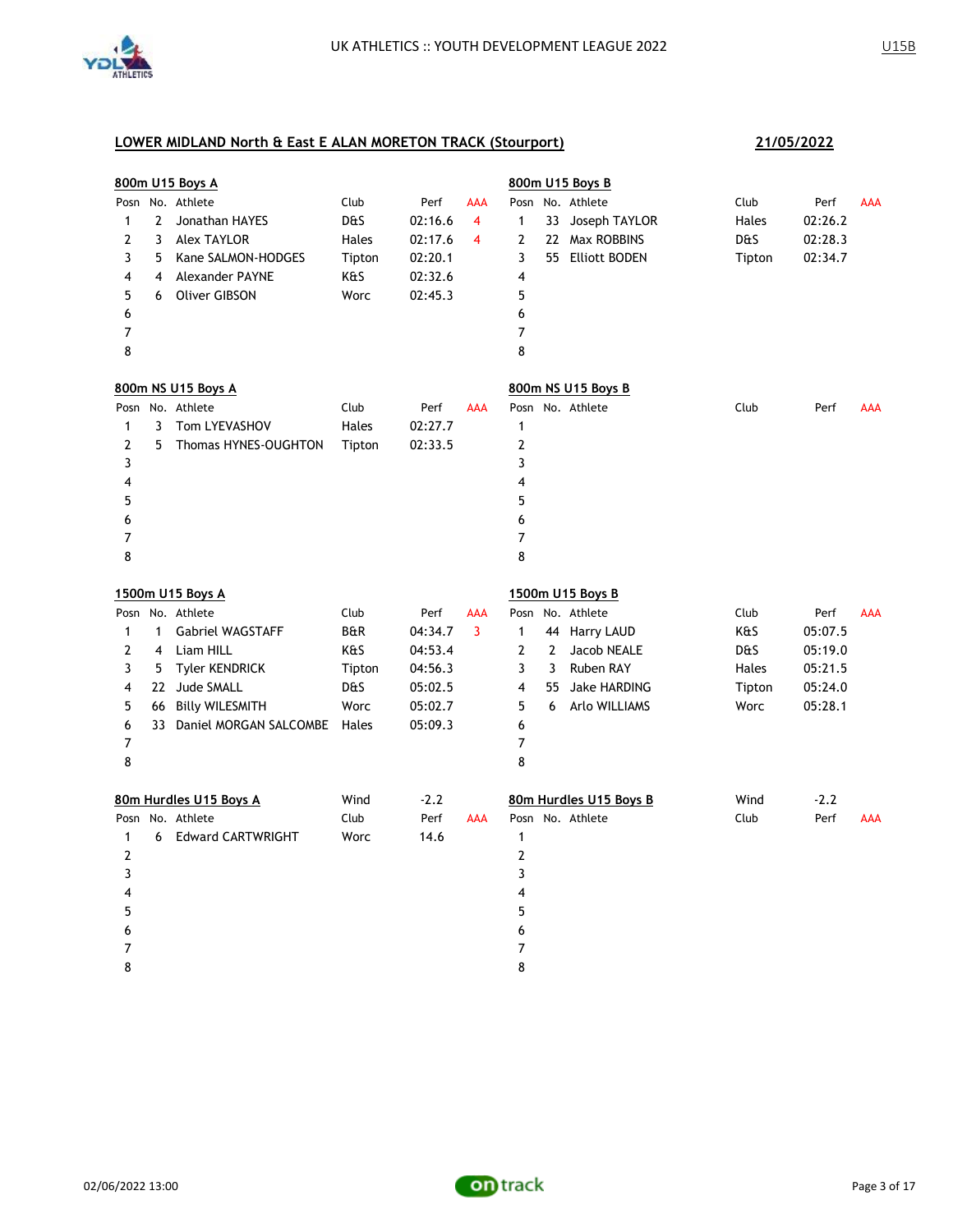

|      |    | Long Jump U15 Boys A   |                |      |     |              |    | Long Jump U15 Boys B |              |      |            |
|------|----|------------------------|----------------|------|-----|--------------|----|----------------------|--------------|------|------------|
| Posn |    | Bib Athlete            | Club           | Perf | AAA | Posn         |    | Bib Athlete          | Club         | Perf | AAA        |
|      | 6  | Oliver BURTON          | Worc           | 5.0  | 4   |              | 66 | Joshua SANDERS       | Worc         | 4.56 |            |
| 2    | 33 | Ethan SMITH            | <b>Hales</b>   | 4.15 |     | $\mathbf{2}$ | 3  | Joseph WEBSTER       | <b>Hales</b> | 4.02 |            |
| 3    | 5  | Joshua NORTON          | Tipton         | 3.91 |     | 3            | 55 | <b>Jake HARDING</b>  | Tipton       | 3.48 |            |
| 4    | 2  | <b>Finlay HARRISON</b> | <b>D&amp;S</b> | 3.57 |     | 4            | 4  | Alexander PAYNE      | K&S          | 3.04 |            |
| 5    | 44 | Jamie TAYLOE           | K&S            | 3.39 |     | 5            |    |                      |              |      |            |
| 6    |    |                        |                |      |     | 6            |    |                      |              |      |            |
| 7    |    |                        |                |      |     | 7            |    |                      |              |      |            |
| 8    |    |                        |                |      |     | 8            |    |                      |              |      |            |
|      |    | High Jump U15 Boys A   |                |      |     |              |    | High Jump U15 Boys B |              |      |            |
| Posn |    | Bib Athlete            | Club           | Perf | AAA | Posn         |    | Bib Athlete          | Club         | Perf | <b>AAA</b> |
|      | 5  | Kane SALMON-HODGES     | Tipton         | 1.35 |     |              |    |                      |              |      |            |
| 2    | 3  | Joseph TAYLOR          | <b>Hales</b>   | Χ    |     |              |    |                      |              |      |            |

| Pole Vault U15 Boys A |     |                  |           |      |     | Pole Vault U15 Boys B |  |                  |      |      |     |  |
|-----------------------|-----|------------------|-----------|------|-----|-----------------------|--|------------------|------|------|-----|--|
|                       |     | Posn Bib Athlete | Club      | Perf | AAA |                       |  | Posn Bib Athlete | Club | Perf | AAA |  |
|                       | -98 |                  | No Compet |      |     |                       |  |                  |      |      |     |  |

|      |    | Shot U15 Boys A      |                |      |     |      |    | Shot U15 Boys B    |              |      |            |
|------|----|----------------------|----------------|------|-----|------|----|--------------------|--------------|------|------------|
| Posn |    | Bib Athlete          | Club           | Perf | AAA | Posn |    | Bib Athlete        | Club         | Perf | <b>AAA</b> |
|      |    | Owen HIGGINS         | <b>D&amp;S</b> | 9.87 |     |      | 4  | Theo LEWIS         | K&S          | 5.28 |            |
| 2    | 6  | Joshua SANDERS       | Worc           | 7.46 |     | 2    |    | 66 Ryan SEYLER     | Worc         | 4.83 |            |
|      | 44 | Daniel ASKEY         | K&S            | 6.31 |     | 3    | 3  | <b>Ethan SMITH</b> | <b>Hales</b> | 4.48 |            |
| 4    | 33 | Tom LYEVASHOV        | <b>Hales</b>   | 6.02 |     | 4    | 5. | Tyler KENDRICK     | Tipton       | 1.67 |            |
| 5.   | 55 | <b>Elliott BODEN</b> | Tipton         | 4.41 |     | 5    |    |                    |              |      |            |
| 6    |    |                      |                |      |     | 6    |    |                    |              |      |            |
|      |    |                      |                |      |     |      |    |                    |              |      |            |
| 8    |    |                      |                |      |     | 8    |    |                    |              |      |            |
|      |    |                      |                |      |     |      |    |                    |              |      |            |

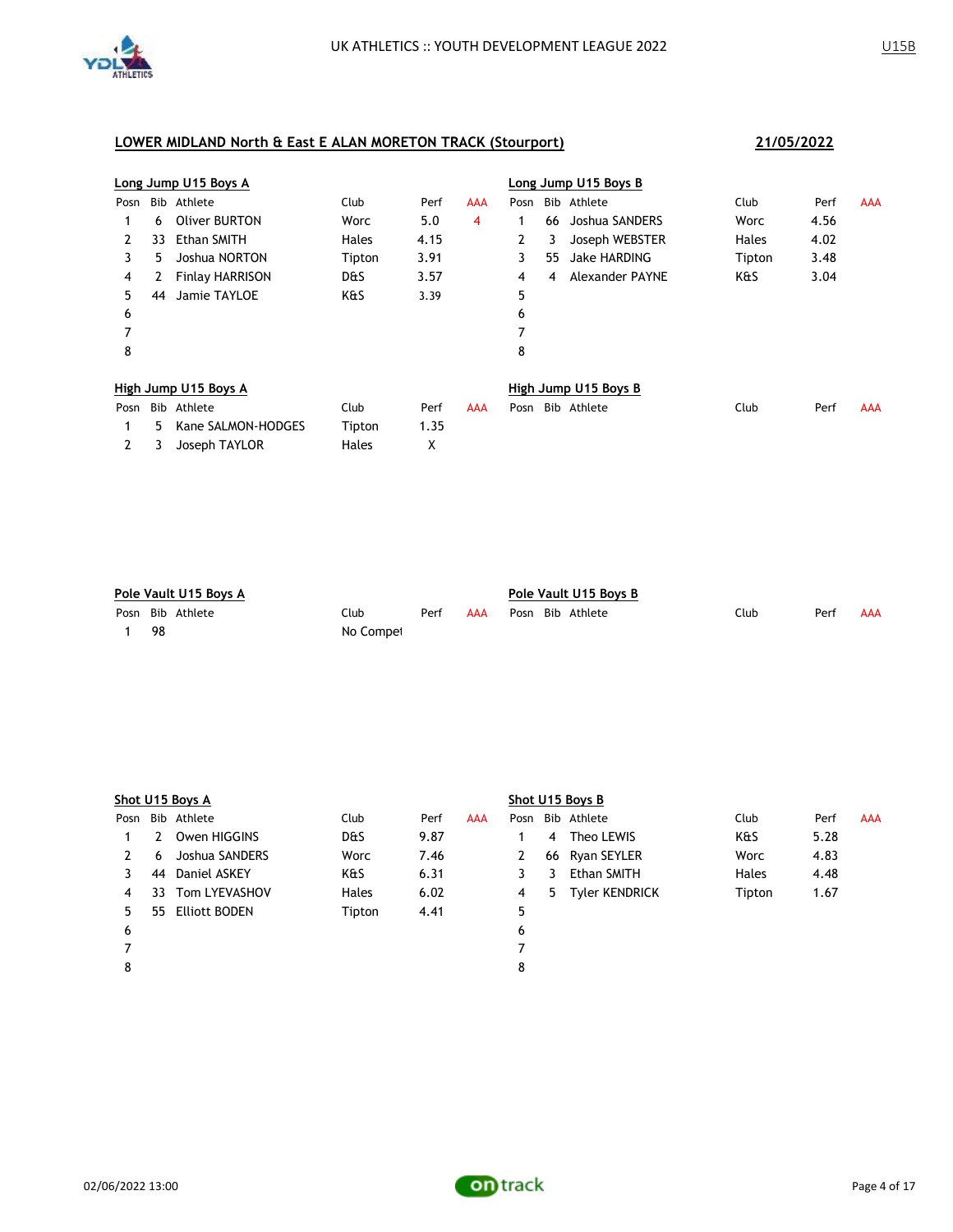

|      |                | Discus U15 Boys A    |        |       |            |              |    | Discus U15 Boys B   |        |       |            |
|------|----------------|----------------------|--------|-------|------------|--------------|----|---------------------|--------|-------|------------|
| Posn |                | Bib Athlete          | Club   | Perf  | AAA        | Posn         |    | Bib Athlete         | Club   | Perf  | <b>AAA</b> |
| 1    | $\overline{2}$ | Owen HIGGINS         | D&S    | 26.72 | 4          | $\mathbf{1}$ | 6  | Ryan SEYLER         | Worc   | 11.44 |            |
| 2    | 3              | <b>Alex TAYLOR</b>   | Hales  | 14.83 |            | 2            |    |                     |        |       |            |
| 3    | 4              | Daniel ASKEY         | K&S    | 14.11 |            | 3            |    |                     |        |       |            |
| 4    | 66             | Harry BLOSS          | Worc   | 12.21 |            | 4            |    |                     |        |       |            |
| 5    | 5              | <b>Jake HARDING</b>  | Tipton | 8.91  |            | 5            |    |                     |        |       |            |
| 6    |                |                      |        |       |            | 6            |    |                     |        |       |            |
| 7    |                |                      |        |       |            | 7            |    |                     |        |       |            |
| 8    |                |                      |        |       |            | 8            |    |                     |        |       |            |
|      |                | Hammer U15 Boys A    |        |       |            |              |    | Hammer U15 Boys B   |        |       |            |
| Posn |                | Bib Athlete          | Club   | Perf  | <b>AAA</b> |              |    | Posn Bib Athlete    | Club   | Perf  | <b>AAA</b> |
| 1    |                | 6 Ryan SEYLER        | Worc   | 8.56  |            | 1            |    |                     |        |       |            |
| 2    |                |                      |        |       |            | 2            |    |                     |        |       |            |
| 3    |                |                      |        |       |            | 3            |    |                     |        |       |            |
| 4    |                |                      |        |       |            | 4            |    |                     |        |       |            |
| 5    |                |                      |        |       |            | 5            |    |                     |        |       |            |
| 6    |                |                      |        |       |            | 6            |    |                     |        |       |            |
| 7    |                |                      |        |       |            | 7            |    |                     |        |       |            |
| 8    |                |                      |        |       |            | 8            |    |                     |        |       |            |
|      |                | Javelin U15 Boys A   |        |       |            |              |    | Javelin U15 Boys B  |        |       |            |
| Posn |                | Bib Athlete          | Club   | Perf  | <b>AAA</b> |              |    | Posn Bib Athlete    | Club   | Perf  | <b>AAA</b> |
| 1    | 2              | Owen HIGGINS         | D&S    | 38.38 | 3          | $\mathbf{1}$ | 22 | Jude SMALL          | D&S    | 19.91 |            |
| 2    | 4              | Sebastian HUBBARD    | K&S    | 27.17 |            | 2            | 44 | Daniel ASKEY        | K&S    | 18.51 |            |
| 3    | 3              | <b>Alex TAYLOR</b>   | Hales  | 22.01 |            | 3            | 33 | Joseph WEBSTER      | Hales  | 17.72 |            |
| 4    | 6              | Arlo WILLIAMS        | Worc   | 19.41 |            | 4            | 66 | Harry BLOSS         | Worc   | 12.91 |            |
| 5    | 5              | Thomas HYNES-OUGHTON | Tipton | 12.22 |            | 5            | 55 | <b>Jake HARDING</b> | Tipton | 11.85 |            |
| 6    |                |                      |        |       |            | 6            |    |                     |        |       |            |
| 7    |                |                      |        |       |            | 7            |    |                     |        |       |            |
| 8    |                |                      |        |       |            | 8            |    |                     |        |       |            |
|      |                |                      |        |       |            |              |    |                     |        |       |            |

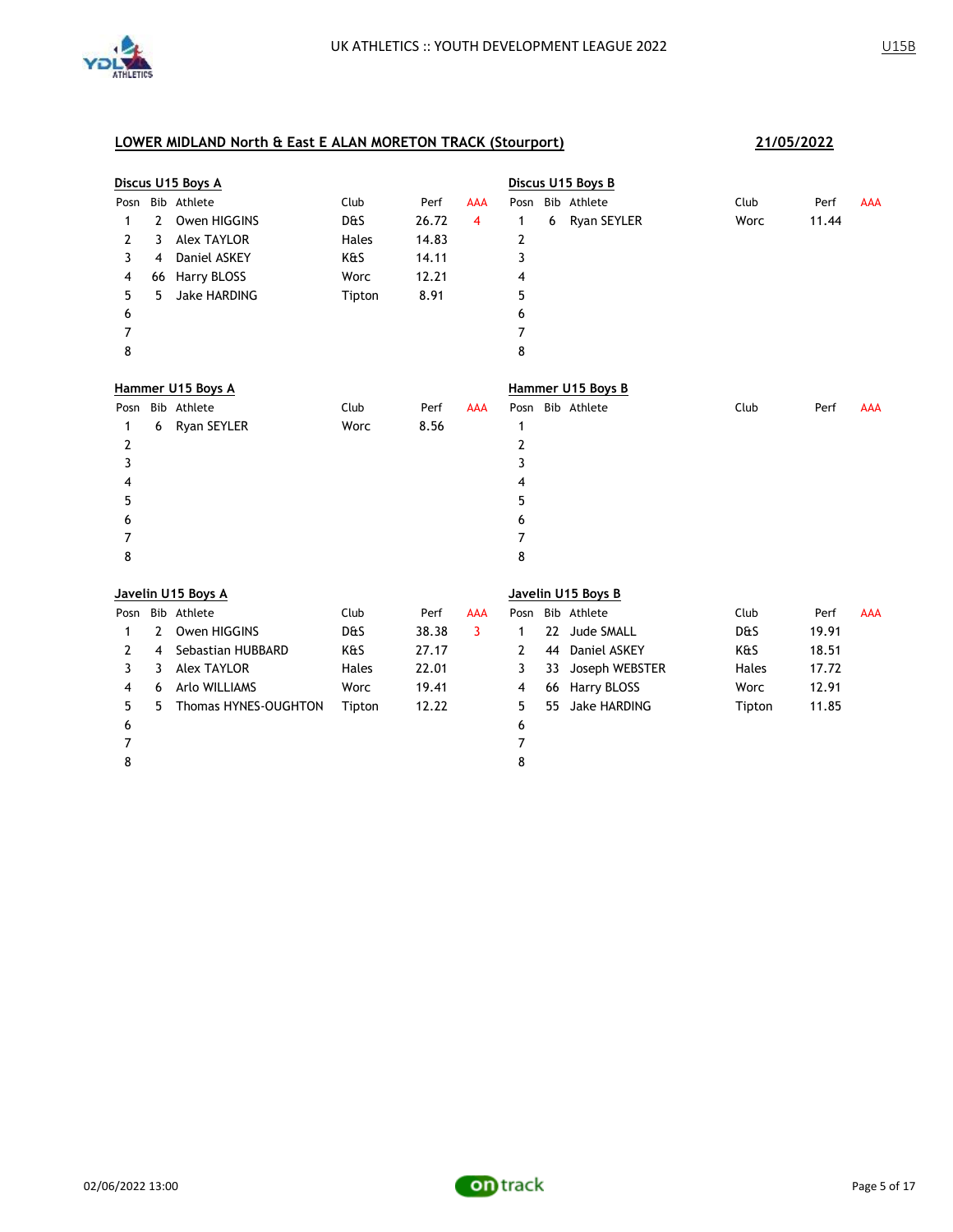

### **4 x 100m U15 Boys A** Posn No. Runners Club Perf 1 3 Samuel THOMPSON, Joseph WEBSTER, Toby MAGEE, James HACKETT **Hales** 51.4 2 6 Oliver BURTON, Joshua SANDERS, Adnan NASIR, Daniel THOMAS 6 1903 1904 Worc 53.7 3 4 Jamie TAYLOE, Sebastian HUBBARD, Alexander PAYNE, Theo LEWIS **KALL ARES** 55.0 4 2 Max ROBBINS, Jonathan HAYES, Owen HIGGINS, Finlay HARRISON DES DES 56.2

- 5 5 Kane SALMON-HODGES, Tyler KENDRICK, Thomas HYNES-OUGHTON, Joshua NORTON Tipton 57.2 6
- 7
- 8

### **4 x 300m U15 Boys A**

|  | Posn No. Runners                                                      | Club           | Perf    |
|--|-----------------------------------------------------------------------|----------------|---------|
|  | 2 Jude SMALL, Max ROBBINS, Jacob NEALE, Jonathan HAYES                | <b>D&amp;S</b> | 03:02.5 |
|  | 2 3 Toby MAGEE, Joseph WEBSTER, Joseph TAYLOR, Daniel MORGAN SALCOMBE | Hales          | 03:04.0 |
|  |                                                                       |                |         |

- 4
- 5
- 6
- 7
- 8

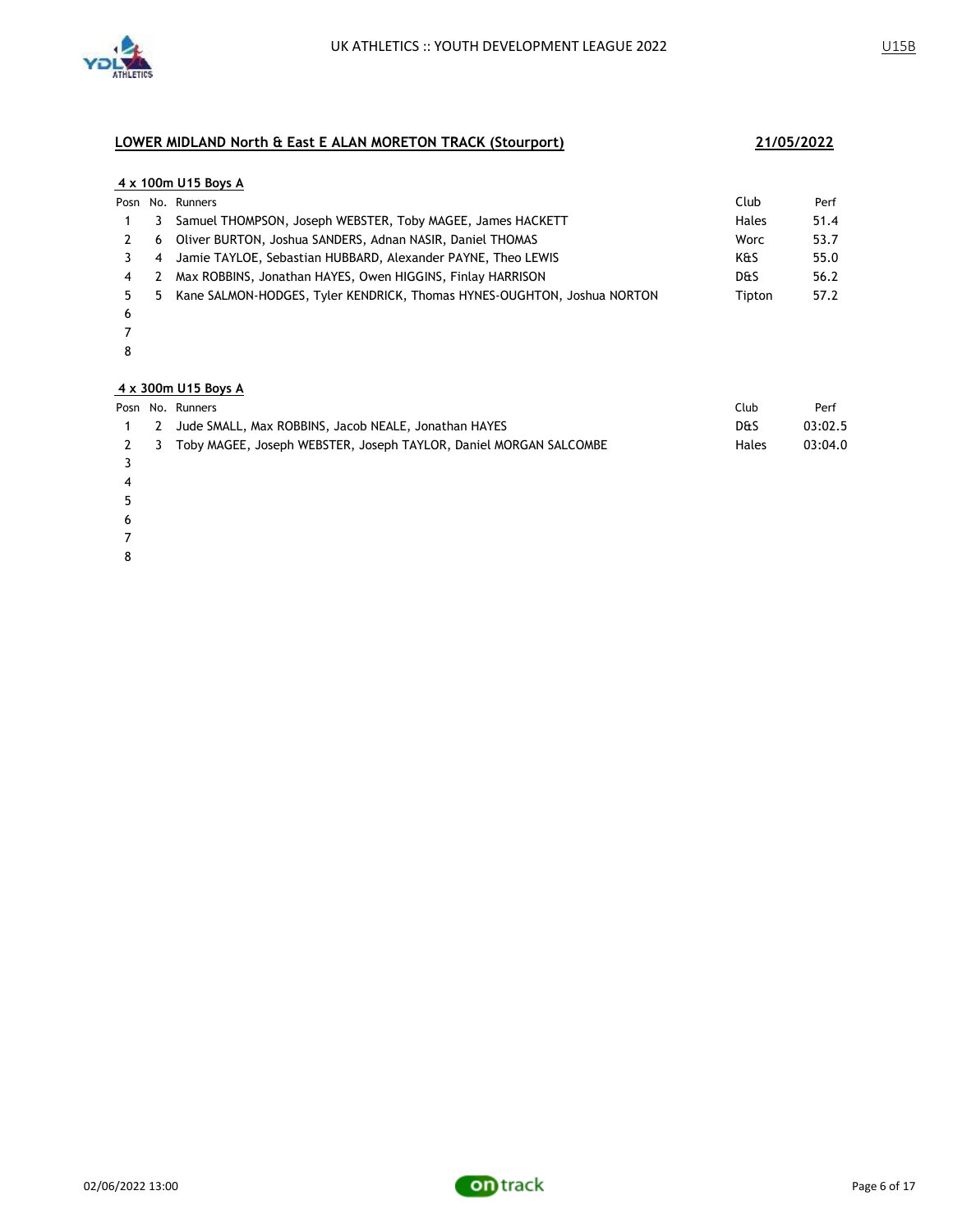

|                |                | 100m U15 Girls A         | Wind           | $-1.8$ |            | 100m U15 Girls B                                      | Wind           | 0.0    |            |
|----------------|----------------|--------------------------|----------------|--------|------------|-------------------------------------------------------|----------------|--------|------------|
|                |                | Posn No. Athlete         | Club           | Perf   | <b>AAA</b> | No. Athlete<br>Posn                                   | Club           | Perf   | <b>AAA</b> |
| $\mathbf{1}$   | 3              | <b>Tamsin WHITE</b>      | Hales          | 13.7   |            | $\mathbf{1}$<br>33 Susie DANCE                        | Hales          | 13.8   |            |
| $\overline{2}$ | $\mathbf{1}$   | Niamh MCGEE              | B&R            | 13.8   |            | 2<br>11<br>Jodie MORRELL                              | B&R            | 14.2   |            |
| 3              | 4              | Lucy GIBBONS             | K&S            | 14.3   |            | 3<br>44 Abigail TURVEY                                | K&S            | 14.3   |            |
| 4              | 6              | Emma HALL                | Worc           | 15.2   |            | 4<br>55 Dinyka GORDON                                 | Tipton         | 15.1   |            |
| 5              | $\overline{2}$ | <b>Chennelle PERKINS</b> | <b>D&amp;S</b> | 15.9   |            | 5<br>22 Lily PALMER                                   | <b>D&amp;S</b> | 15.2   |            |
| 6              | 5              | Sophie HARRISON          | Tipton         | 16.9   |            | 6<br>66 Molly LAZENBURY                               | Worc           | 15.2   |            |
| 7              |                |                          |                |        |            | 7                                                     |                |        |            |
| 8              |                |                          |                |        |            | 8                                                     |                |        |            |
|                |                | 100m NS U15 Girls A      | Wind           | $-2.8$ |            | 100m NS U15 Girls B                                   | Wind           |        |            |
|                |                | Posn No. Athlete         | Club           | Perf   | <b>AAA</b> | Posn No. Athlete                                      | Club           | Perf   | AAA        |
| 1              | $\mathbf{3}$   | Chloe ALLEN              | Hales          | 14.9   |            | 1                                                     |                |        |            |
| 2              |                | 44 Brook CLARK           | K&S            | 15.5   |            | $\overline{\mathbf{c}}$                               |                |        |            |
| 3              |                | 2 Lexi WOOD              | D&S            | 16.3   |            | 3                                                     |                |        |            |
| 4              | 4              | Olivia STEVENSON         | K&S            | 16.7   |            | 4                                                     |                |        |            |
| 5              |                |                          |                |        |            | 5                                                     |                |        |            |
| 6              |                |                          |                |        |            | 6                                                     |                |        |            |
| $\overline{7}$ |                |                          |                |        |            | $\overline{7}$                                        |                |        |            |
| 8              |                |                          |                |        |            | 8                                                     |                |        |            |
|                |                |                          |                |        |            |                                                       |                |        |            |
|                |                | 200m U15 Girls A         | Wind           | $-0.5$ |            | 200m U15 Girls B                                      | Wind           | $-2.4$ |            |
| Posn           |                | No. Athlete              | Club           | Perf   | AAA        | Posn No. Athlete                                      | Club           | Perf   | AAA        |
| 1              | 4              | Maisie LAW               | K&S            | 28.5   |            | 1<br>33 Susie DANCE                                   | Hales          | 29.4   |            |
| 2              | 3              | <b>Tamsin WHITE</b>      | Hales          | 28.5   |            | 2<br>Rose LEWIS<br>11                                 | <b>B&amp;R</b> | 30.0   |            |
| 3              | 6              | <b>Natalie SEYLER</b>    | Worc           | 28.7   |            | 3<br>66 Molly LAZENBURY                               | Worc           | 31.6   |            |
| 4              | $\mathbf{1}$   | Jodie MORRELL            | <b>B&amp;R</b> | 30.1   |            | 4<br>44 Brook CLARK                                   | K&S            | 32.2   |            |
| 5              | 5              | Lexi-mae DOMAN           | Tipton         | 30.2   |            | 5                                                     |                |        |            |
| 6              | $\overline{2}$ | <b>Chennelle PERKINS</b> | <b>D&amp;S</b> | 34.0   |            | 6                                                     |                |        |            |
| 7              |                |                          |                |        |            | 7                                                     |                |        |            |
| 8              |                |                          |                |        |            | 8                                                     |                |        |            |
|                |                | 300m U15 Girls A         |                |        |            | 300m U15 Girls B                                      |                |        |            |
|                |                | Posn No. Athlete         | Club           | Perf   | <b>AAA</b> | Posn No. Athlete                                      | Club           | Perf   | <b>AAA</b> |
| 1              | 11             | Lily JENKINS             | <b>B&amp;R</b> | 45.4   | 4          | $\mathbf{1}$<br>$\mathbf{1}$<br><b>Winnie PADMORE</b> | <b>B&amp;R</b> | 46.1   |            |
| $\overline{2}$ | 5              | Lavina EDWARDS           | Tipton         | 47.8   |            | $\mathbf{2}$<br>33 Phoebe-mai PYE                     | Hales          | 50.3   |            |
| 3              | 3              | Lois WEBSTER             | Hales          | 48.8   |            | 3<br>Izzy JOHN<br>$\overline{4}$                      | K&S            | 57.4   |            |
| 4              | 6              | <b>Ella PURVES</b>       | Worc           | 49.8   |            | 4                                                     |                |        |            |
| 5              |                | 44 Evie HAYES            | K&S            | 50.7   |            | 5                                                     |                |        |            |
| 6              |                |                          |                |        |            | 6                                                     |                |        |            |
| 7              |                |                          |                |        |            | 7                                                     |                |        |            |

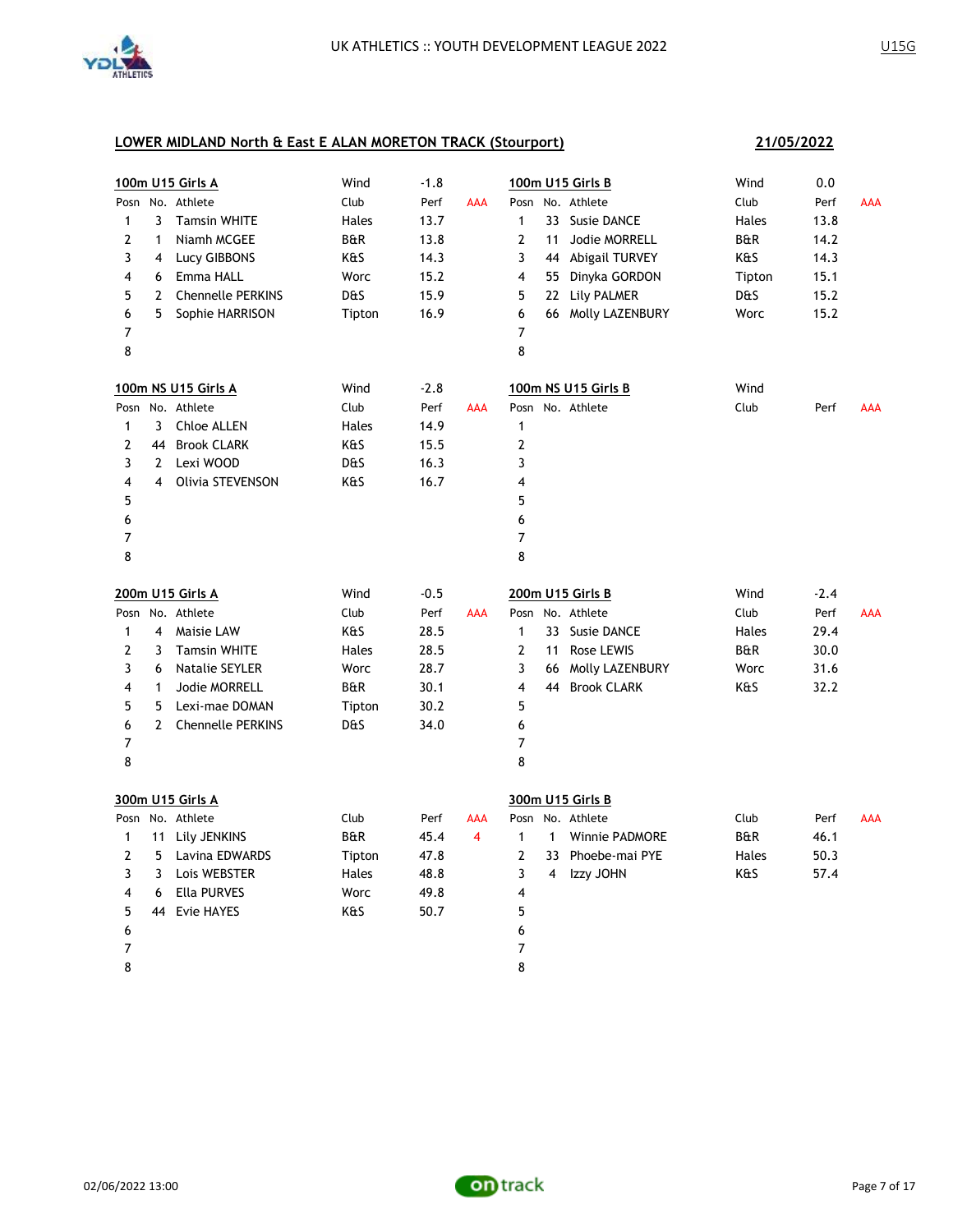

|                |              | 800m U15 Girls A        |                |         |                         |                         |    | 800m U15 Girls B        |        |         |            |
|----------------|--------------|-------------------------|----------------|---------|-------------------------|-------------------------|----|-------------------------|--------|---------|------------|
|                |              | Posn No. Athlete        | Club           | Perf    | AAA                     | Posn                    |    | No. Athlete             | Club   | Perf    | <b>AAA</b> |
| 1              | 3            | Jessica DALE            | Hales          | 02:22.5 | $\overline{2}$          | $\mathbf{1}$            |    | 44 Charlotte GREAVES    | K&S    | 02:37.1 |            |
| 2              | 6            | Ella PURVES             | Worc           | 02:32.4 |                         | $\overline{2}$          |    | 66 Eva MICO             | Worc   | 02:42.5 |            |
| 3              | 4            | Amy HAWKES              | K&S            | 02:36.0 |                         | 3                       |    | 33 Amelia CAFFREY       | Hales  | 02:48.5 |            |
| 4              | 1            | <b>Winnie PADMORE</b>   | <b>B&amp;R</b> | 02:41.3 |                         | $\overline{\mathbf{4}}$ |    | 55 Grace MARSH          | Tipton | 03:14.9 |            |
| 5              | 5            | Mia FANTOM              | Tipton         | 02:47.9 |                         | 5                       |    |                         |        |         |            |
| 6              |              |                         |                |         |                         | 6                       |    |                         |        |         |            |
| 7              |              |                         |                |         |                         | 7                       |    |                         |        |         |            |
| 8              |              |                         |                |         |                         | 8                       |    |                         |        |         |            |
|                |              | 800m NS U15 Girls A     |                |         |                         |                         |    | 800m NS U15 Girls B     |        |         |            |
| Posn           |              | No. Athlete             | Club           | Perf    | <b>AAA</b>              |                         |    | Posn No. Athlete        | Club   | Perf    | AAA        |
| 1              |              | 4 Caitlin BENDLE        | K&S            | 03:25.3 |                         | $\mathbf{1}$            |    |                         |        |         |            |
| $\overline{2}$ |              |                         |                |         |                         | $\mathbf{2}$            |    |                         |        |         |            |
| 3              |              |                         |                |         |                         | 3                       |    |                         |        |         |            |
| 4              |              |                         |                |         |                         | 4                       |    |                         |        |         |            |
| 5              |              |                         |                |         |                         | 5                       |    |                         |        |         |            |
| 6              |              |                         |                |         |                         | 6                       |    |                         |        |         |            |
| 7              |              |                         |                |         |                         | $\overline{7}$          |    |                         |        |         |            |
| 8              |              |                         |                |         |                         | 8                       |    |                         |        |         |            |
|                |              | 1500m U15 Girls A       |                |         |                         |                         |    | 1500m U15 Girls B       |        |         |            |
|                |              | Posn No. Athlete        | Club           | Perf    | AAA                     | Posn                    |    | No. Athlete             | Club   | Perf    | <b>AAA</b> |
| $\mathbf{1}$   | 3            | <b>Ffion COLLINS</b>    | Hales          | 05:04.0 | 4                       | $\mathbf{1}$            | 11 | Rose LEWIS              | B&R    | 05:21.6 |            |
| $\overline{2}$ | $\mathbf{1}$ | Kara-rose WELBORN       | <b>B&amp;R</b> | 05:12.3 | $\overline{\mathbf{4}}$ | $\mathbf{2}$            | 4  | Amelia JONES            | K&S    | 05:28.1 |            |
| 3              | 5            | Cerys BROOK             | Tipton         | 05:23.6 |                         | 3                       |    | 22 Lexi WOOD            | D&S    | 05:54.9 |            |
| 4              |              | 44 Mia WESTWOOD         | K&S            | 05:23.9 |                         | $\overline{\mathbf{4}}$ |    | 33 Daisy DELANEY        | Hales  | 06:00.7 |            |
| 5              | $\mathbf{2}$ | Lily PALMER             | D&S            | 05:39.6 |                         | 5                       |    |                         |        |         |            |
| 6              |              |                         |                |         |                         | 6                       |    |                         |        |         |            |
| 7              |              |                         |                |         |                         | 7                       |    |                         |        |         |            |
| 8              |              |                         |                |         |                         | 8                       |    |                         |        |         |            |
|                |              | 75m Hurdles U15 Girls A | Wind           | $+0.5$  |                         |                         |    | 75m Hurdles U15 Girls B | Wind   | $+0.5$  |            |
|                |              | Posn No. Athlete        | Club           | Perf    | AAA                     |                         |    | Posn No. Athlete        | Club   | Perf    | <b>AAA</b> |
| $\mathbf{1}$   |              | 66 Elodie MCNELIS       | Worc           | 13.5    |                         | $\mathbf{1}$            | 6  | Molly LAZENBURY         | Worc   | 13.6    |            |
| $\overline{2}$ | 5            | Cerys BROOK             | Tipton         | 14.4    |                         | $\mathbf{2}$            |    |                         |        |         |            |
| 3              |              |                         |                |         |                         | 3                       |    |                         |        |         |            |
| 4              |              |                         |                |         |                         | $\overline{\mathbf{4}}$ |    |                         |        |         |            |
| 5              |              |                         |                |         |                         | 5                       |    |                         |        |         |            |
| 6              |              |                         |                |         |                         | 6                       |    |                         |        |         |            |
| 7              |              |                         |                |         |                         | 7                       |    |                         |        |         |            |
| 8              |              |                         |                |         |                         | 8                       |    |                         |        |         |            |

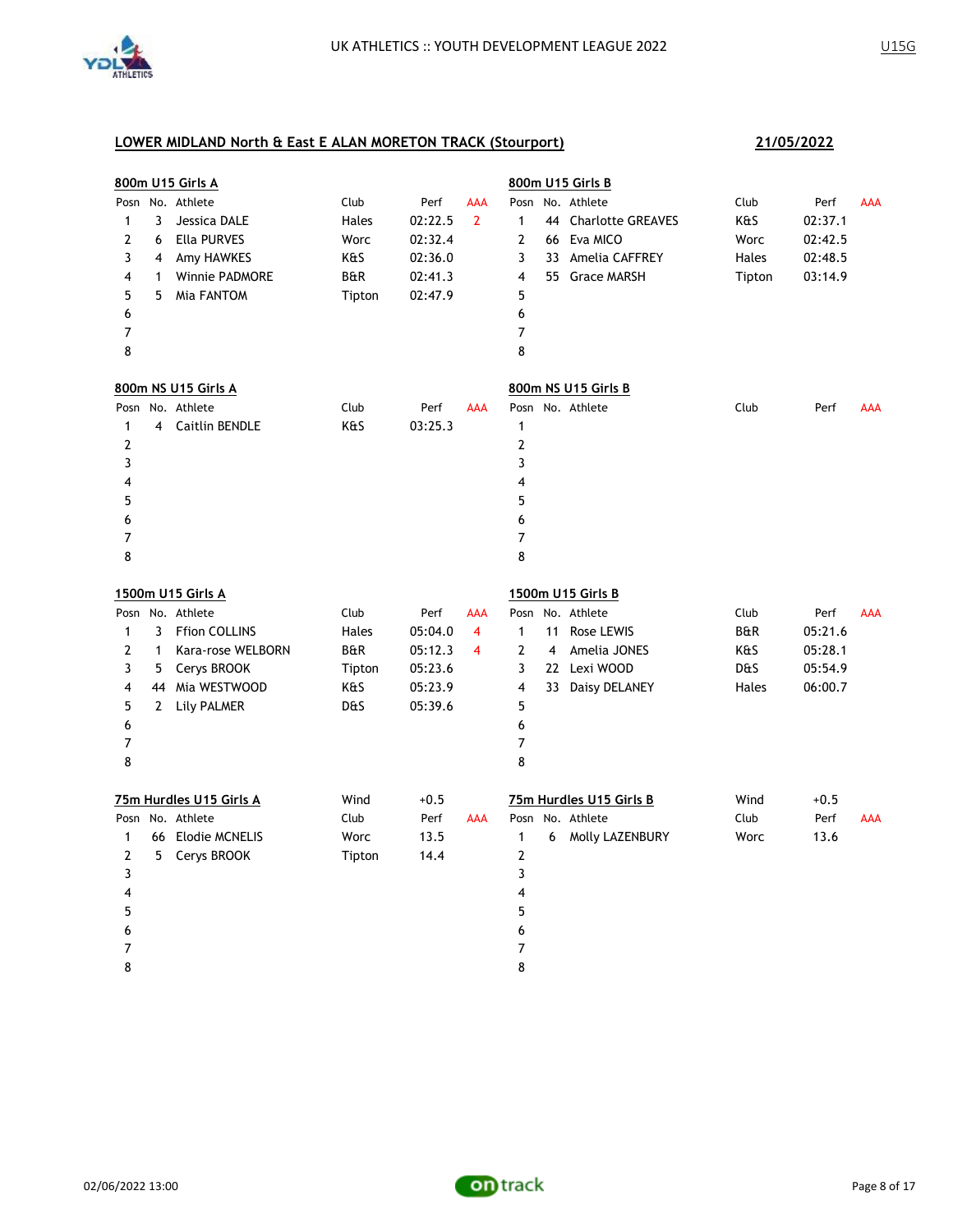

|      | Long Jump U15 Girls A |                       |                |      |     |      |    | Long Jump U15 Girls B    |                |      |            |  |  |  |  |
|------|-----------------------|-----------------------|----------------|------|-----|------|----|--------------------------|----------------|------|------------|--|--|--|--|
| Posn |                       | Bib Athlete           | Club           | Perf | AAA | Posn |    | Bib Athlete              | Club           | Perf | <b>AAA</b> |  |  |  |  |
|      | 1                     | <b>Winnie PADMORE</b> | <b>B&amp;R</b> | 4.20 |     |      | 11 | Lily JENKINS             | <b>B&amp;R</b> | 4.10 |            |  |  |  |  |
| 2    | 6                     | Emma HALL             | Worc           | 3.90 |     | 2    | 4  | Evie HAYES               | K&S            | 3.49 |            |  |  |  |  |
| 3    | 3                     | Chloe ALLEN           | Hales          | 3.77 |     | 3    | 33 | Phoebe-mai PYE           | Hales          | 3.34 |            |  |  |  |  |
| 4    | 44                    | <b>Brook CLARK</b>    | K&S            | 3.52 |     | 4    | 5. | <b>Grace MARSH</b>       | Tipton         | 2.06 |            |  |  |  |  |
| 5.   | 55                    | Olivia POSTLES        | Tipton         | 2.70 |     | 5    |    |                          |                |      |            |  |  |  |  |
| 6    |                       |                       |                |      |     | 6    |    |                          |                |      |            |  |  |  |  |
| 7    |                       |                       |                |      |     | 7    |    |                          |                |      |            |  |  |  |  |
| 8    |                       |                       |                |      |     | 8    |    |                          |                |      |            |  |  |  |  |
|      |                       | High Jump U15 Girls A |                |      |     |      |    | High Jump U15 Girls B    |                |      |            |  |  |  |  |
| Posn |                       | Bib Athlete           | Club           | Perf | AAA | Posn |    | Bib Athlete              | Club           | Perf | AAA        |  |  |  |  |
|      | 6                     | Natalie SEYLER        | Worc           | 1.50 | 3   |      | 33 | <b>Harriet HARTSHORN</b> | Hales          | 1.25 |            |  |  |  |  |
| 2    | 3                     | Jessica DALE          | Hales          | 1.45 | 4   | 2    | 66 | Elodie MCNELIS           | Worc           | 1.25 |            |  |  |  |  |
| 3    | 4                     | Maisie LAW            | K&S            | 1.40 |     |      |    |                          |                |      |            |  |  |  |  |
| 4    |                       | Jodie MORRELL         | <b>B&amp;R</b> | 1.40 |     |      |    |                          |                |      |            |  |  |  |  |

| Pole Vault U15 Girls A |                  |           |      |     |  | Pole Vault U15 Girls B |                  |      |      |     |  |  |
|------------------------|------------------|-----------|------|-----|--|------------------------|------------------|------|------|-----|--|--|
|                        | Posn Bib Athlete | Club      | Perf | AAA |  |                        | Posn Bib Athlete | Club | Perf | AAA |  |  |
| -98                    |                  | No Compet |      |     |  |                        |                  |      |      |     |  |  |

|      | Shot U15 Girls A |                   |                |      |     |    | Shot U15 Girls B |                  |                |      |            |  |  |  |
|------|------------------|-------------------|----------------|------|-----|----|------------------|------------------|----------------|------|------------|--|--|--|
| Posn |                  | Bib Athlete       | Club           | Perf | AAA |    |                  | Posn Bib Athlete | Club           | Perf | <b>AAA</b> |  |  |  |
|      |                  | Niamh MCGEE       | <b>B&amp;R</b> | 6.10 |     |    | 3.               | Amelia CAFFREY   | <b>Hales</b>   | 5.76 |            |  |  |  |
| 2    | 4                | Maisie LAW        | K&S            | 6.07 |     | 2  | 11               | Lily JENKINS     | <b>B&amp;R</b> | 5.32 |            |  |  |  |
|      | 6                | Georgia CLARKE    | Worc           | 6.04 |     |    |                  | 66 Ella PURVES   | Worc           | 4.66 |            |  |  |  |
| 4    | 33               | Jessica DALE      | Hales          | 5.91 |     | 4  | 44               | Lucy GIBBONS     | K&S            | 4.28 |            |  |  |  |
| 5.   |                  | 55 Olivia POSTLES | Tipton         | 4.65 |     | 5. | 5.               | Mia FANTOM       | Tipton         | 3.24 |            |  |  |  |
| 6    |                  |                   |                |      |     | 6  |                  |                  |                |      |            |  |  |  |
|      |                  |                   |                |      |     |    |                  |                  |                |      |            |  |  |  |
| 8    |                  |                   |                |      |     | 8  |                  |                  |                |      |            |  |  |  |
|      |                  |                   |                |      |     |    |                  |                  |                |      |            |  |  |  |



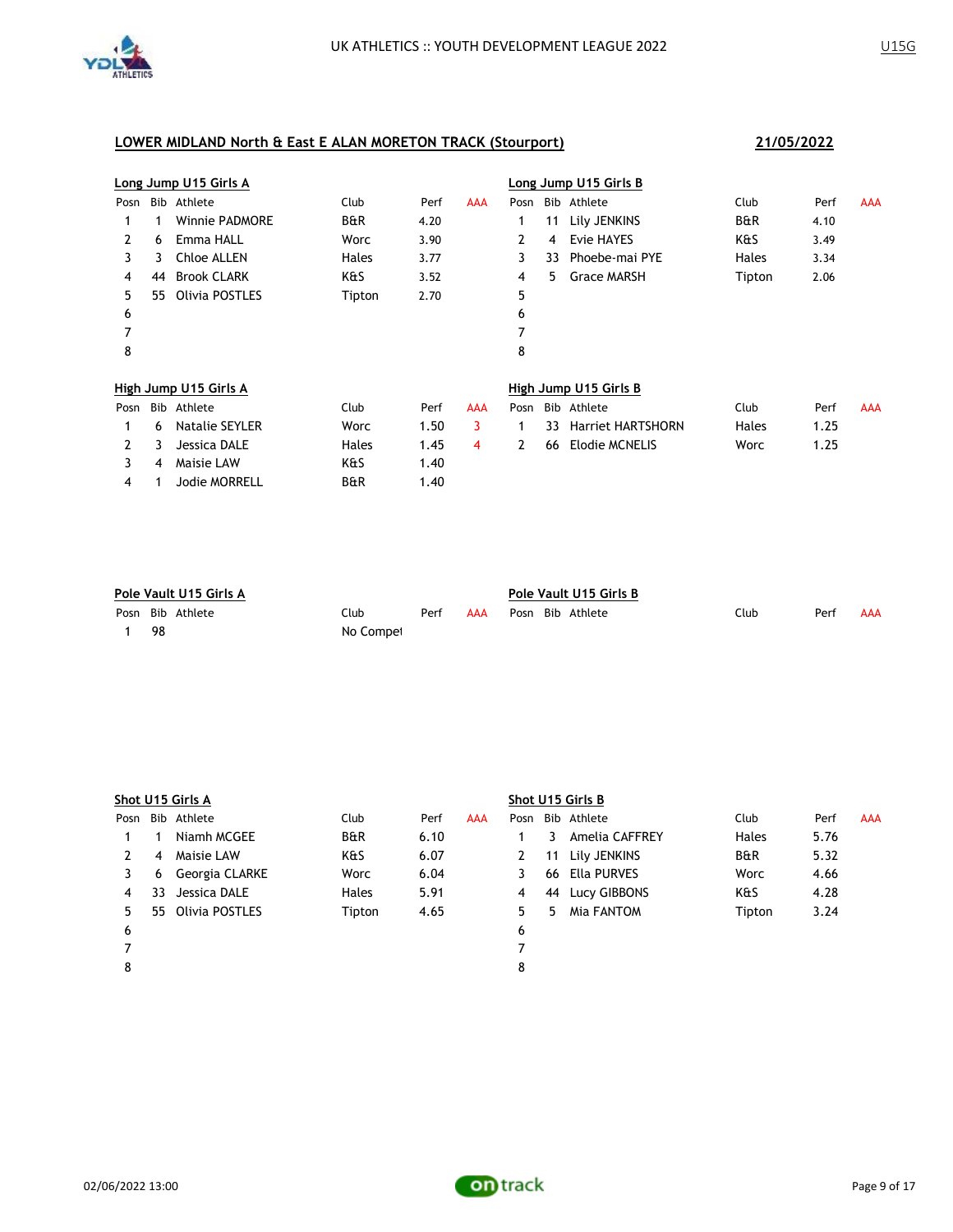

|      | Discus U15 Girls A |                       |           |       |            | Discus U15 Girls B |    |                     |        |      |            |
|------|--------------------|-----------------------|-----------|-------|------------|--------------------|----|---------------------|--------|------|------------|
| Posn |                    | Bib Athlete           | Club      | Perf  | <b>AAA</b> |                    |    | Posn Bib Athlete    | Club   | Perf | <b>AAA</b> |
| 1    | $\overline{4}$     | Evie HAYES            | K&S       | 14.14 |            | 1                  | 44 | Lucy GIBBONS        | K&S    | 9.72 |            |
| 2    | 66                 | <b>Elodie MCNELIS</b> | Worc      | 12.39 |            | 2                  | 6  | Georgia CLARKE      | Worc   | 8.14 |            |
| 3    | 3                  | <b>Susie DANCE</b>    | Hales     | 12.14 |            | 3                  |    |                     |        |      |            |
| 4    |                    |                       |           |       |            | 4                  |    |                     |        |      |            |
| 5    |                    |                       |           |       |            | 5                  |    |                     |        |      |            |
| 6    |                    |                       |           |       |            | 6                  |    |                     |        |      |            |
| 7    |                    |                       |           |       |            | 7                  |    |                     |        |      |            |
| 8    |                    |                       |           |       |            | 8                  |    |                     |        |      |            |
|      |                    | Hammer U15 Girls A    |           |       |            |                    |    | Hammer U15 Girls B  |        |      |            |
| Posn |                    | Bib Athlete           | Club      | Perf  | <b>AAA</b> |                    |    | Posn Bib Athlete    | Club   | Perf | <b>AAA</b> |
| 1    | 98                 |                       | No Compet |       |            | 1                  |    |                     |        |      |            |
| 2    |                    |                       |           |       |            | 2                  |    |                     |        |      |            |
| 3    |                    |                       |           |       |            | 3                  |    |                     |        |      |            |
| 4    |                    |                       |           |       |            | 4                  |    |                     |        |      |            |
| 5    |                    |                       |           |       |            | 5                  |    |                     |        |      |            |
| 6    |                    |                       |           |       |            | 6                  |    |                     |        |      |            |
| 7    |                    |                       |           |       |            | 7                  |    |                     |        |      |            |
| 8    |                    |                       |           |       |            | 8                  |    |                     |        |      |            |
|      |                    | Javelin U15 Girls A   |           |       |            |                    |    | Javelin U15 Girls B |        |      |            |
| Posn |                    | Bib Athlete           | Club      | Perf  | <b>AAA</b> |                    |    | Posn Bib Athlete    | Club   | Perf | <b>AAA</b> |
| 1    | 6                  | Eva MICO              | Worc      | 22.33 |            | 1                  | 55 | Olivia POSTLES      | Tipton | 8.85 |            |
| 2    | $\mathbf{1}$       | Niamh MCGEE           | B&R       | 17.10 |            | 2                  | 33 | Phoebe-mai PYE      | Hales  | 7.41 |            |
| 3    | 5                  | Lavina EDWARDS        | Tipton    | 15.00 |            | 3                  |    |                     |        |      |            |
| 4    | 3                  | Daisy DELANEY         | Hales     | 12.03 |            | 4                  |    |                     |        |      |            |
| 5    |                    |                       |           |       |            | 5                  |    |                     |        |      |            |
| 6    |                    |                       |           |       |            | 6                  |    |                     |        |      |            |
| 7    |                    |                       |           |       |            | 7                  |    |                     |        |      |            |
| 8    |                    |                       |           |       |            | 8                  |    |                     |        |      |            |

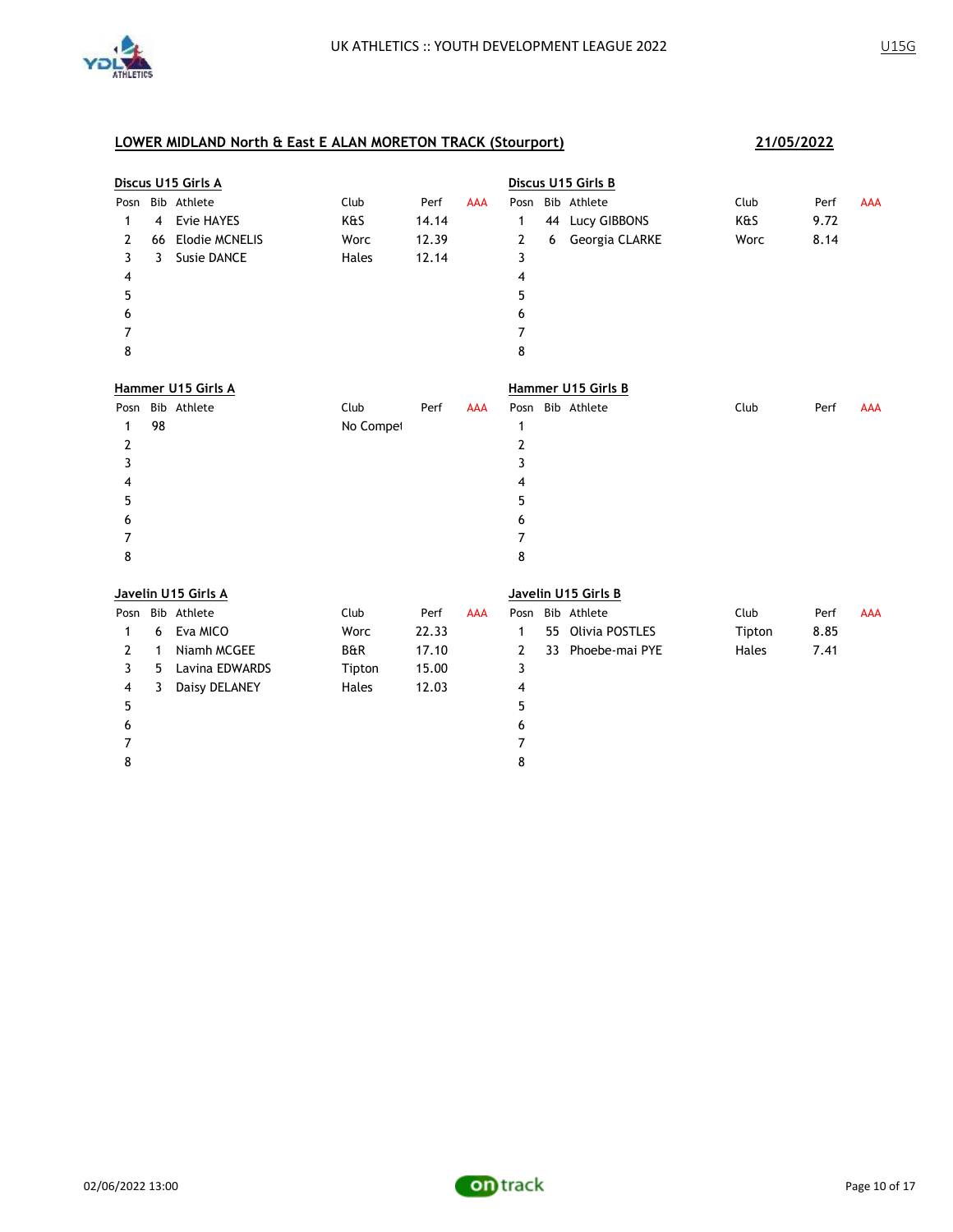

### **4 x 100m U15 Girls A**

|    |     | Posn No. Runners                                            | Club           | Perf |
|----|-----|-------------------------------------------------------------|----------------|------|
|    |     | Lily JENKINS, Niamh MCGEE, Kara-rose WELBORN, Jodie MORRELL | <b>B&amp;R</b> | 54.4 |
|    | - 3 | Chloe ALLEN, Tamsin WHITE, Lois WEBSTER, Susie DANCE        | Hales          | 55.6 |
|    | -4  | Brook CLARK, Maisie LAW, Evie HAYES, Lucy GIBBONS           | K&S            | 57.1 |
|    | -5  | Sophie HARRISON, Cerys BROOK, Mia FANTOM, Dinyka GORDON     | Tipton         | 59.9 |
| 5. | -6  | Molly LAZENBURY, Georgia CLARKE, Eva MICO, Emma HALL        | Worc           | 60.2 |
|    |     |                                                             |                |      |

- 
- 

### **4 x 300m U15 Girls A**

|     | Posn No. Runners                                            | Club   | Perf    |
|-----|-------------------------------------------------------------|--------|---------|
|     | 1 3 Tamsin WHITE, Jessica DALE, Lois WEBSTER, Ffion COLLINS | Hales  | 03:10.0 |
| 2 6 | Natalie SEYLER, Elodie MCNELIS, Ella PURVES, Eva MICO       | Worc   | 03:16.7 |
|     | 3 5 Mia FANTOM, Cerys BROOK, Grace MARSH, Lavina EDWARDS    | Tipton | 03:32.9 |

- 
- 
- 
- 
- 

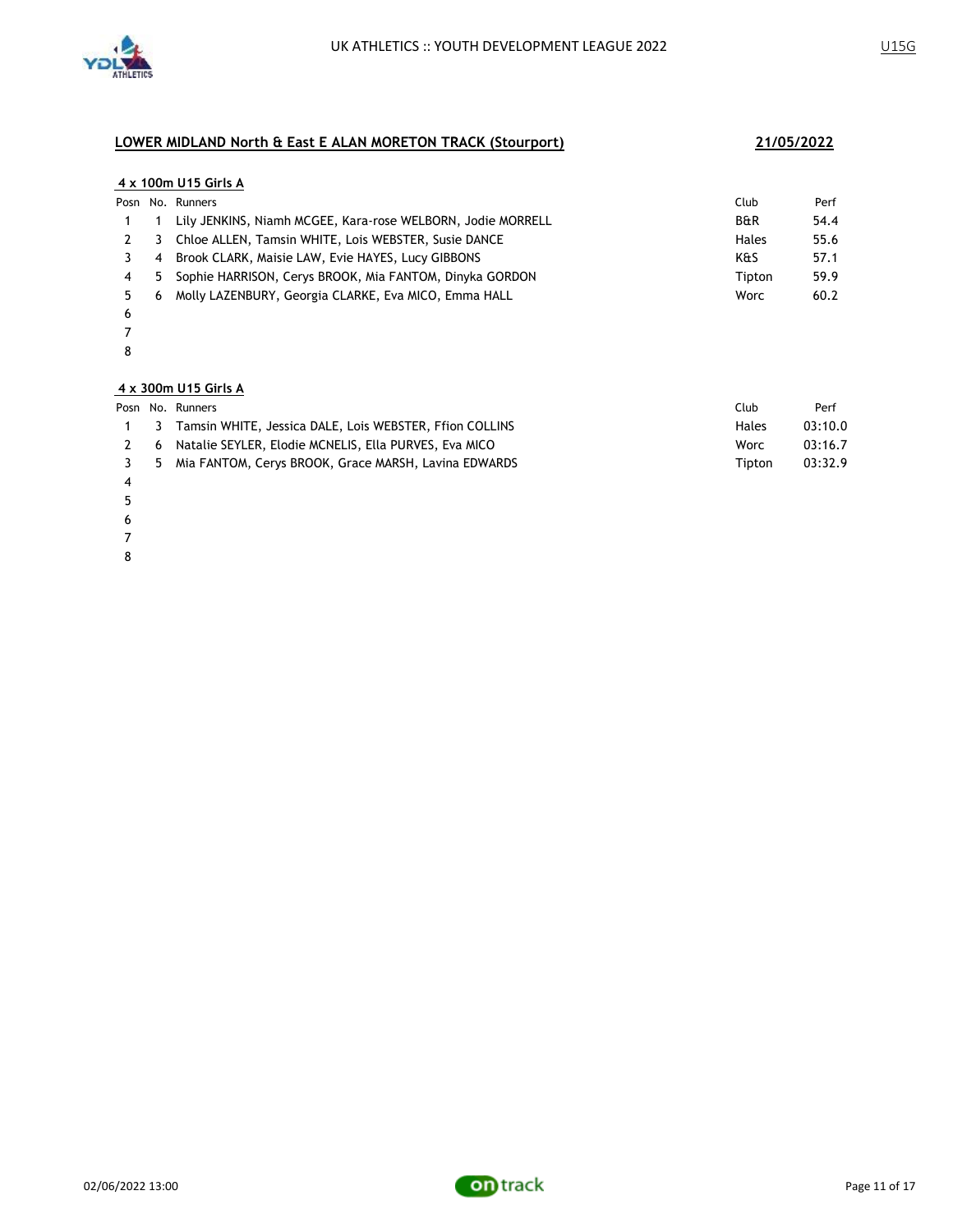

|                |                | 75m U13 Boys A          | Wind           | $+0.6$  |                |                |    | 75m U13 Boys B    | Wind      | $+0.6$  |            |
|----------------|----------------|-------------------------|----------------|---------|----------------|----------------|----|-------------------|-----------|---------|------------|
|                |                | Posn No. Athlete        | Club           | Perf    | <b>AAA</b>     |                |    | Posn No. Athlete  | Club      | Perf    | <b>AAA</b> |
| 1              | 3              | Alfie BAGGLEY           | Hales          | 10.1    | $\overline{2}$ | 1              |    | 33 James SHERWOOD | Hales     | 11.3    |            |
| $\mathbf{2}$   | 5              | Dajon HIGGINS           | Tipton         | 10.9    | $\overline{4}$ | 2              |    | 22 William HULME  | D&S       | 12.2    |            |
| 3              | 4              | <b>Ted FREEMAN</b>      | K&S            | 11.1    |                | 3              | 66 | Elijah CROW       | Worc      | 12.6    |            |
| 4              | $\overline{2}$ | Tom HUBBLE              | <b>D&amp;S</b> | 11.4    |                | 4              |    | 55 Luke ORME      | Tipton    | 14.3    |            |
| 5              | $\mathbf{1}$   | Sam MYERS               | B&R            | 11.4    |                | 5              |    |                   |           |         |            |
| 6              | 6              | Dan BURTON              | Worc           | 11.7    |                | 6              |    |                   |           |         |            |
| $\overline{7}$ |                |                         |                |         |                | $\overline{7}$ |    |                   |           |         |            |
| 8              |                |                         |                |         |                | 8              |    |                   |           |         |            |
|                |                | 75m NS U13 Boys A       | Wind           |         |                |                |    | 75m NS U13 Boys B | Wind      |         |            |
| Posn           |                | No. Athlete             | Club           | Perf    |                | Posn           |    | No. Athlete       | Club      | Perf    | <b>AAA</b> |
| 1              | 98             |                         | No Compet      |         |                | $\mathbf{1}$   | 98 |                   | No Compet |         |            |
| $\mathbf{Z}$   |                |                         |                |         |                | $\overline{2}$ |    |                   |           |         |            |
| 3              |                |                         |                |         |                | 3              |    |                   |           |         |            |
| 4              |                |                         |                |         |                | 4              |    |                   |           |         |            |
| 5              |                |                         |                |         |                | 5              |    |                   |           |         |            |
| 6              |                |                         |                |         |                | 6              |    |                   |           |         |            |
| 7              |                |                         |                |         |                | $\overline{7}$ |    |                   |           |         |            |
| 8              |                |                         |                |         |                | 8              |    |                   |           |         |            |
|                |                | 150m U13 Boys A         | Wind           | $-1.3$  |                |                |    | 150m U13 Boys B   | Wind      | $-0.5$  |            |
|                |                | Posn No. Athlete        | Club           | Perf    | AAA            |                |    | Posn No. Athlete  | Club      | Perf    | <b>AAA</b> |
| $\mathbf{1}$   | 5              | Dajon HIGGINS           | Tipton         | 21.1    | $\overline{4}$ | $\mathbf{1}$   |    | 33 Louie KENNEDY  | Hales     | 23.4    |            |
| 2              | $\mathbf{1}$   | Sam MYERS               | <b>B&amp;R</b> | 22.1    |                | $\overline{2}$ |    | 55 Evan CAVILL    | Tipton    | 24.9    |            |
| 3              |                | 2 Tom HUBBLE            | D&S            | 23.0    |                | 3              |    | 22 William HULME  | D&S       | 25.2    |            |
| 4              |                |                         |                |         |                |                |    |                   |           |         |            |
|                | 6              | Dan BURTON              | Worc           | 23.0    |                | 4              |    |                   |           |         |            |
| 5              | 3              | Faegan WILLIAMS         | Hales          | 23.6    |                | 5              |    |                   |           |         |            |
| 6              |                |                         |                |         |                | 6              |    |                   |           |         |            |
| 7              |                |                         |                |         |                | $\overline{7}$ |    |                   |           |         |            |
| 8              |                |                         |                |         |                | 8              |    |                   |           |         |            |
|                |                | 800m U13 Boys A         |                |         |                |                |    | 800m U13 Boys B   |           |         |            |
|                |                | Posn No. Athlete        | Club           | Perf    | AAA            |                |    | Posn No. Athlete  | Club      | Perf    | <b>AAA</b> |
| $\mathbf{1}$   | 6              | Lucas SEYLER            | Worc           | 02:28.9 | $\overline{4}$ | $\mathbf{1}$   |    | 33 Louie KENNEDY  | Hales     | 02:48.8 |            |
| 2              | 3              | <b>Edward BATES</b>     | Hales          | 02:37.9 |                | $\overline{2}$ |    | 55 Kiran OWEN     | Tipton    | 02:55.7 |            |
| 3              | 5              | <b>Jack BEARDSWORTH</b> | Tipton         | 02:53.4 |                | 3              |    |                   |           |         |            |
| 4              | $\mathbf{2}$   | William HULME           | D&S            | 02:55.7 |                | 4              |    |                   |           |         |            |
| 5              | $\overline{4}$ | Daniel BENDLE           | K&S            | 03:06.7 |                | 5              |    |                   |           |         |            |
| 6              |                |                         |                |         |                | 6              |    |                   |           |         |            |
| 7              |                |                         |                |         |                | $\overline{7}$ |    |                   |           |         |            |

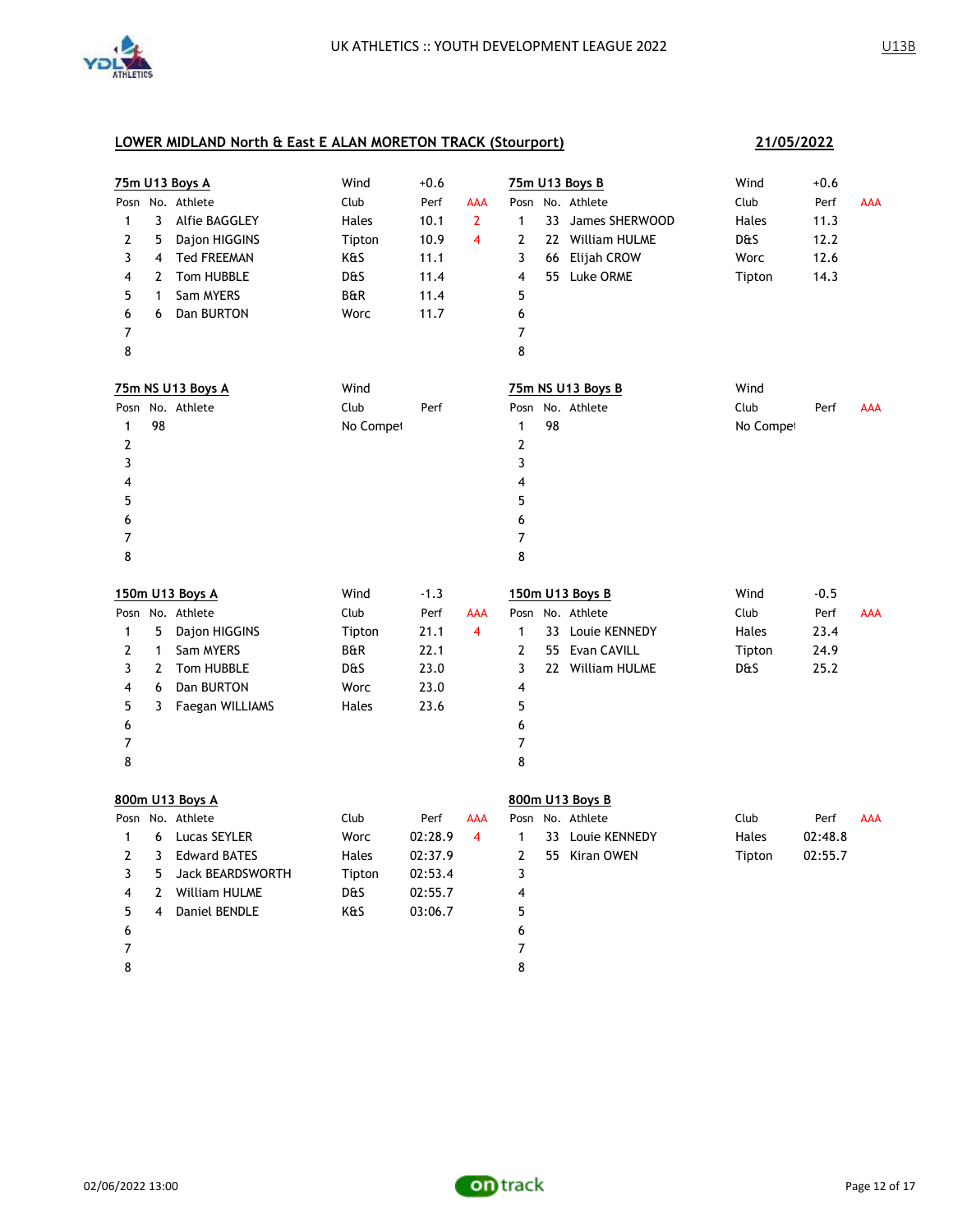

|                  |              | 800m NS U13 Boys A     |           |         |            |                         |    | 800m NS U13 Boys B     |           |         |            |
|------------------|--------------|------------------------|-----------|---------|------------|-------------------------|----|------------------------|-----------|---------|------------|
|                  |              | Posn No. Athlete       | Club      | Perf    | <b>AAA</b> |                         |    | Posn No. Athlete       | Club      | Perf    | <b>AAA</b> |
| 1                | 98           |                        | No Compet |         |            | $\mathbf{1}$            |    |                        |           |         |            |
| $\overline{2}$   |              |                        |           |         |            | $\mathbf{2}$            |    |                        |           |         |            |
| 3                |              |                        |           |         |            | 3                       |    |                        |           |         |            |
| $\overline{4}$   |              |                        |           |         |            | 4                       |    |                        |           |         |            |
| 5                |              |                        |           |         |            | 5                       |    |                        |           |         |            |
| 6                |              |                        |           |         |            | 6                       |    |                        |           |         |            |
| $\overline{7}$   |              |                        |           |         |            | $\overline{7}$          |    |                        |           |         |            |
| 8                |              |                        |           |         |            | 8                       |    |                        |           |         |            |
|                  |              | 1200m U13 Boys A       |           |         |            |                         |    | 1200m U13 Boys B       |           |         |            |
|                  |              | Posn No. Athlete       | Club      | Perf    |            |                         |    | Posn No. Athlete       | Club      | Perf    |            |
| $\mathbf{1}$     | 3            | Alfie BAGGLEY          | Hales     | 03:44.7 |            | $\mathbf{1}$            |    | 33 Harry DANIELS       | Hales     | 03:59.1 |            |
| $\mathbf{2}$     | 1            | Jacob WAGSTAFF         | B&R       | 04:02.6 |            | $\mathbf{2}$            |    | 55 Luke ORME           | Tipton    | 05:40.7 |            |
| 3                | 5.           | Evan CAVILL            | Tipton    | 04:36.3 |            | 3                       |    |                        |           |         |            |
| 4                |              |                        |           |         |            | 4                       |    |                        |           |         |            |
| 5                |              |                        |           |         |            | 5                       |    |                        |           |         |            |
| 6                |              |                        |           |         |            | 6                       |    |                        |           |         |            |
| 7                |              |                        |           |         |            | $\overline{7}$          |    |                        |           |         |            |
| 8                |              |                        |           |         |            | 8                       |    |                        |           |         |            |
|                  |              | 75m Hurdles U13 Boys A | Wind      |         |            |                         |    | 75m Hurdles U13 Boys B | Wind      |         |            |
|                  |              | Posn No. Athlete       | Club      | Perf    | AAA        |                         |    | Posn No. Athlete       | Club      | Perf    | AAA        |
| $\mathbf{1}$     | 98           |                        | No Compet |         |            | $\mathbf{1}$            | 98 |                        | No Compet |         |            |
| $\boldsymbol{2}$ |              |                        |           |         |            | $\overline{\mathbf{c}}$ |    |                        |           |         |            |
| 3                |              |                        |           |         |            | 3                       |    |                        |           |         |            |
| 4                |              |                        |           |         |            | 4                       |    |                        |           |         |            |
| 5                |              |                        |           |         |            | 5                       |    |                        |           |         |            |
| 6                |              |                        |           |         |            | 6                       |    |                        |           |         |            |
| 7                |              |                        |           |         |            | $\overline{7}$          |    |                        |           |         |            |
| 8                |              |                        |           |         |            | 8                       |    |                        |           |         |            |
|                  |              | Long Jump U13 Boys A   |           |         |            |                         |    | Long Jump U13 Boys B   |           |         |            |
| Posn             |              | Bib Athlete            | Club      | Perf    | AAA        | Posn                    |    | Bib Athlete            | Club      | Perf    | AAA        |
| $\mathbf{1}$     | 3            | Alfie BAGGLEY          | Hales     | 4.23    | 4          | $\mathbf{1}$            |    | 33 Faegan WILLIAMS     | Hales     | 3.69    |            |
| $\overline{2}$   | 5            | Dajon HIGGINS          | Tipton    | 4.05    |            | $\mathbf{2}$            |    |                        |           |         |            |
| 3                | $\mathbf{2}$ | Tom HUBBLE             | D&S       | 3.84    |            | 3                       |    |                        |           |         |            |
| 4                | 4            | Nathan SHUKLA          | K&S       | 3.54    |            | 4                       |    |                        |           |         |            |
| 5                | 6            | Lucas SEYLER           | Worc      | 3.52    |            | 5                       |    |                        |           |         |            |
| 6                |              |                        |           |         |            | 6                       |    |                        |           |         |            |
| 7                |              |                        |           |         |            | $\overline{7}$          |    |                        |           |         |            |
| 8                |              |                        |           |         |            | 8                       |    |                        |           |         |            |

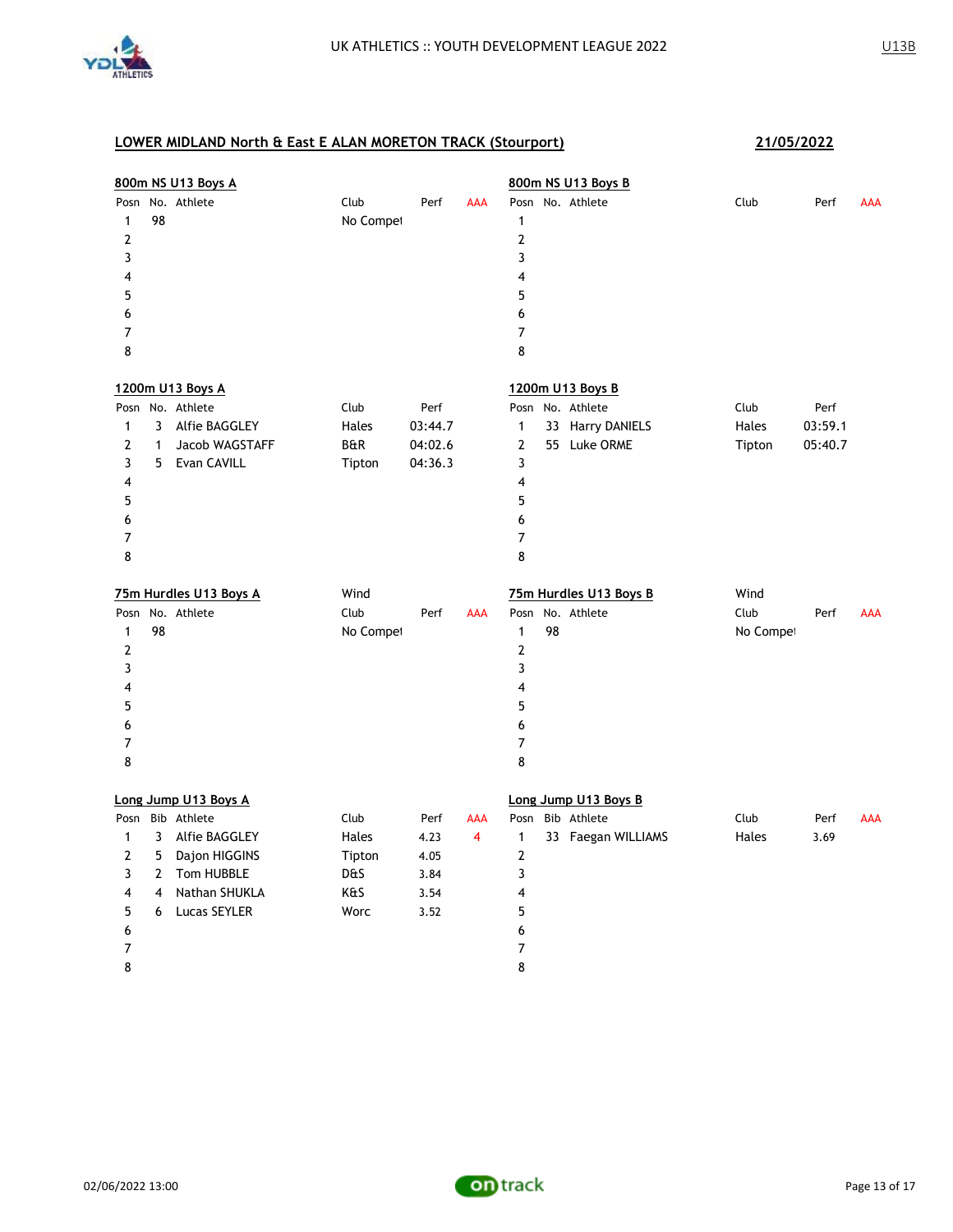

|     | High Jump U13 Boys A |                  |       |      |     |  | High Jump U13 Boys B |                  |       |      |     |  |  |  |
|-----|----------------------|------------------|-------|------|-----|--|----------------------|------------------|-------|------|-----|--|--|--|
|     |                      | Posn Bib Athlete | Club  | Perf | AAA |  |                      | Posn Bib Athlete | Club  | Perf | AAA |  |  |  |
|     |                      | 4 Nathan SHUKLA  | K&S   | 1.25 |     |  |                      | 33 Adam SCARR    | Hales |      |     |  |  |  |
| 2 3 |                      | Faegan WILLIAMS  | Hales | .15  |     |  |                      |                  |       |      |     |  |  |  |

|              | <b>Shot U13 Boys A</b> |                         |        |       |            |              | Shot U13 Boys B |                    |        |      |            |  |
|--------------|------------------------|-------------------------|--------|-------|------------|--------------|-----------------|--------------------|--------|------|------------|--|
| Posn         |                        | Bib Athlete             | Club   | Perf  | <b>AAA</b> |              |                 | Posn Bib Athlete   | Club   | Perf | <b>AAA</b> |  |
| 1            | 6                      | Elijah CROW             | Worc   | 8.23  | 3          | 1            | 44              | Nathan SHUKLA      | K&S    | 5.61 |            |  |
| $\mathbf{2}$ | 4                      | <b>Ted FREEMAN</b>      | K&S    | 6.90  |            | $\mathbf{2}$ | 66              | Lucas SEYLER       | Worc   | 5.07 |            |  |
| 3            | 3                      | <b>Harry DANIELS</b>    | Hales  | 5.34  |            | 3            | 5               | Jack BEARDSWORTH   | Tipton | 4.56 |            |  |
| 4            | 55                     | Kiran OWEN              | Tipton | 4.60  |            | 4            | 33              | Adam SCARR         | Hales  | 4.55 |            |  |
| 5            |                        |                         |        |       |            | 5            |                 |                    |        |      |            |  |
| 6            |                        |                         |        |       |            | 6            |                 |                    |        |      |            |  |
| 7            |                        |                         |        |       |            |              |                 |                    |        |      |            |  |
| 8            |                        |                         |        |       |            | 8            |                 |                    |        |      |            |  |
|              |                        |                         |        |       |            |              |                 |                    |        |      |            |  |
|              |                        |                         |        |       |            |              |                 |                    |        |      |            |  |
|              |                        | Javelin U13 Boys A      |        |       |            |              |                 | Javelin U13 Boys B |        |      |            |  |
| Posn         |                        | Bib Athlete             | Club   | Perf  | <b>AAA</b> | Posn         |                 | Bib Athlete        | Club   | Perf | <b>AAA</b> |  |
| 1            | 4                      | <b>Ted FREEMAN</b>      | K&S    | 28.42 | 3          | 1            | 55              | Luke ORME          | Tipton | X    |            |  |
| $\mathbf{2}$ | 6                      | Elijah CROW             | Worc   | 15.50 |            | 2            |                 |                    |        |      |            |  |
| 3            | 3                      | Adam SCARR              | Hales  | 13.03 |            | 3            |                 |                    |        |      |            |  |
| 4            | 5.                     | <b>Jack BEARDSWORTH</b> | Tipton | 9.25  |            | 4            |                 |                    |        |      |            |  |
| 5            |                        |                         |        |       |            | 5            |                 |                    |        |      |            |  |
| 6            |                        |                         |        |       |            | 6            |                 |                    |        |      |            |  |
| 7            |                        |                         |        |       |            |              |                 |                    |        |      |            |  |
| 8            |                        |                         |        |       |            | 8            |                 |                    |        |      |            |  |

### **4 x 100m U13 Boys A**

|  | Posn No. Runners                                                | Club         | Perf |
|--|-----------------------------------------------------------------|--------------|------|
|  | 1 3 James SHERWOOD, Harry DANIELS, Louie KENNEDY, Alfie BAGGLEY | <b>Hales</b> | 57.3 |
|  | 2 5 Jack BEARDSWORTH, Kiran OWEN, Evan CAVILL, Dajon HIGGINS    | Tipton       | 61.7 |
|  |                                                                 |              |      |

- 
- 
- 
- 
- 
- 

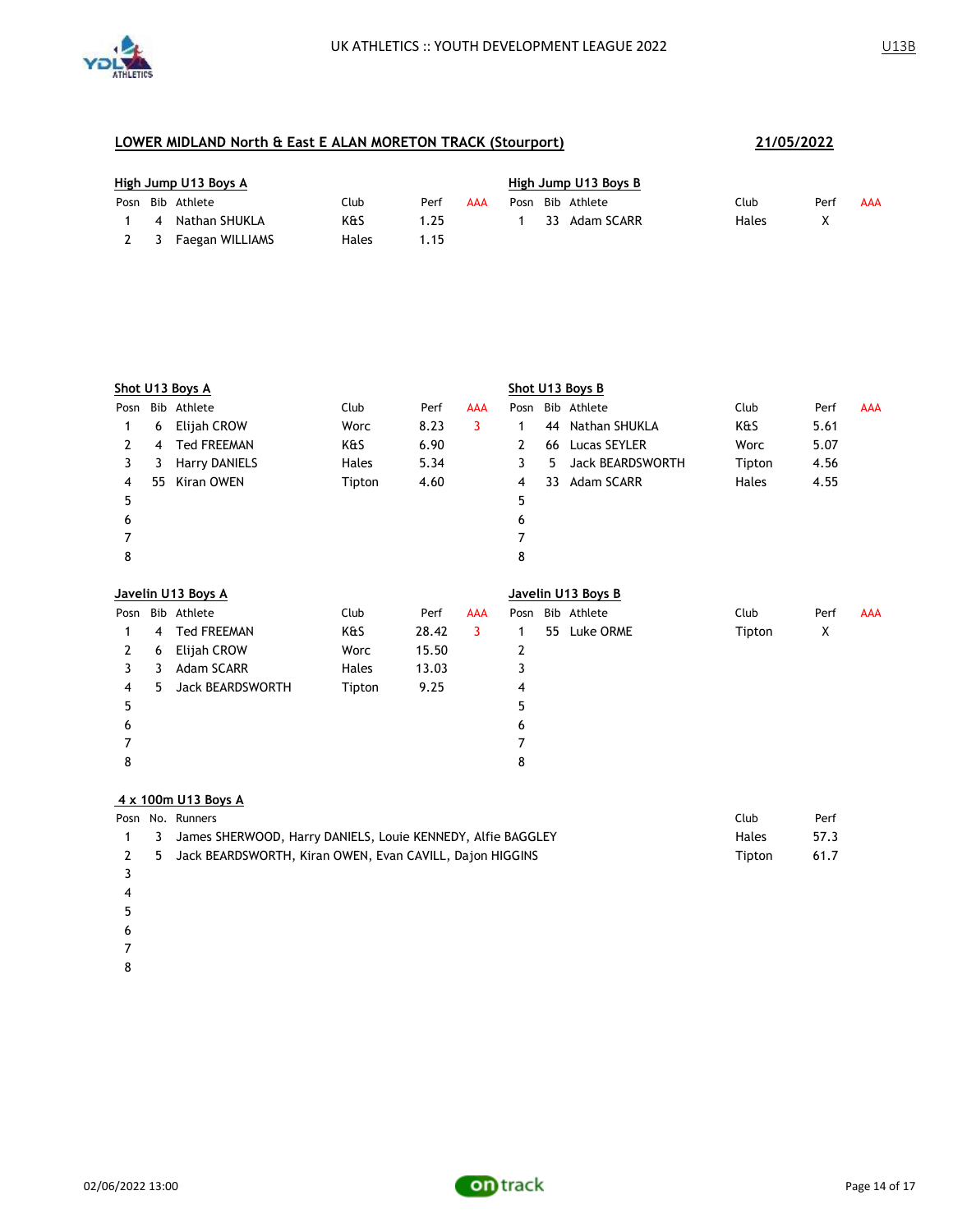

| 75m U13 Girls A |                |                       | Wind           | $-3.3$  |                | 75m U13 Girls B |    |                           | Wind           | $-0.4$  |                |
|-----------------|----------------|-----------------------|----------------|---------|----------------|-----------------|----|---------------------------|----------------|---------|----------------|
|                 |                | Posn No. Athlete      | Club           | Perf    | AAA            |                 |    | Posn No. Athlete          | Club           | Perf    | AAA            |
| 1               | 3              | Emma MASSINGHAM       | Hales          | 11.3    | 4              | 1               |    | 33 Kara BRUCE             | Hales          | 11.6    |                |
| 2               | 6              | Anna SCHOONENBERG     | Worc           | 11.5    |                | 2               | 11 | <b>Bille-rose JUGGINS</b> | B&R            | 11.8    |                |
| 3               | $\mathbf{1}$   | Freya BRUNET-BROWN    | B&R            | 11.9    |                | 3               |    | 44 Florence KELLY         | K&S            | 11.9    |                |
| 4               | 5              | Sophia DENWETTE       | Tipton         | 13.2    |                | 4               |    | 66 Seren KELLEHER         | Worc           | 12.4    |                |
| 5               | $\overline{4}$ | Genna NIGHTINGALE     | K&S            | 14.2    |                | 5               |    |                           |                |         |                |
| 6               |                |                       |                |         |                | 6               |    |                           |                |         |                |
| $\overline{7}$  |                |                       |                |         |                | $\overline{7}$  |    |                           |                |         |                |
| 8               |                |                       |                |         |                | 8               |    |                           |                |         |                |
|                 |                | 75m NS U13 Girls A    | Wind           | $-3.3$  |                |                 |    | 75m NS U13 Girls B        | Wind           | $-0.4$  |                |
|                 |                | Posn No. Athlete      | Club           | Perf    | AAA            |                 |    | Posn No. Athlete          | Club           | Perf    | <b>AAA</b>     |
| $\mathbf{1}$    | $\mathbf{3}$   | Erin DAVIES           | Hales          | 11.2    | $\overline{4}$ | 1               |    | 1 Lyla HADLEY             | <b>B&amp;R</b> | 12.3    |                |
| 2               | 66             | Lucy GRANT            | Worc           | 12.6    |                | 2               |    |                           |                |         |                |
| 3               | 6              | Millie SANDERS        | Worc           | 12.9    |                | 3               |    |                           |                |         |                |
| 4               |                |                       |                |         |                | 4               |    |                           |                |         |                |
| 5               |                |                       |                |         |                | 5               |    |                           |                |         |                |
| 6               |                |                       |                |         |                | 6               |    |                           |                |         |                |
| 7               |                |                       |                |         |                | 7               |    |                           |                |         |                |
| 8               |                |                       |                |         |                | 8               |    |                           |                |         |                |
|                 |                | 150m U13 Girls A      | Wind           | $+0.8$  |                |                 |    | 150m U13 Girls B          | Wind           | $-4.0$  |                |
|                 |                | Posn No. Athlete      | Club           | Perf    | AAA            |                 |    | Posn No. Athlete          | Club           | Perf    | AAA            |
| 1               | 6              | Heidi POWELL          | Worc           | 21.1    | 3              | $\mathbf{1}$    |    | 66 Jessie CRAWFORD        | Worc           | 22.4    | $\overline{4}$ |
| 2               | 3              | Emma MASSINGHAM       | Hales          | 22.0    |                | 2               |    | 55 Olivia EMMS            | Tipton         | 22.6    |                |
| 3               | 4              | Emma ROSS             | K&S            | 23.2    |                | 3               |    | 33 Erin DAVIES            | Hales          | 22.9    |                |
| 4               | 5              | Layla WILLIAMS        | Tipton         | 23.4    |                | 4               |    |                           |                |         |                |
| 5               | 1              |                       |                |         |                |                 |    | 44 Genna NIGHTINGALE      | K&S            | 28.7    |                |
| 6               |                | Lyla HADLEY           | B&R            | 24.5    |                | 5               |    |                           |                |         |                |
|                 |                |                       |                |         |                | 6               |    |                           |                |         |                |
| 7               |                |                       |                |         |                | 7               |    |                           |                |         |                |
| 8               |                |                       |                |         |                | 8               |    |                           |                |         |                |
|                 |                | 800m U13 Girls A      |                |         |                |                 |    | 800m U13 Girls B          |                |         |                |
|                 |                | Posn No. Athlete      | Club           | Perf    | <b>AAA</b>     |                 |    | Posn No. Athlete          | Club           | Perf    | <b>AAA</b>     |
| 1               | 5              | Layla WILLIAMS        | Tipton         | 02:42.2 |                | 1               |    | 55 Olivia EMMS            | Tipton         | 03:02.4 |                |
| 2               | 4              | <b>Florence KELLY</b> | K&S            | 02:55.2 |                | 2               |    | 11 Orla ATKINS            | <b>B&amp;R</b> | 03:07.1 |                |
| 3               | 6              | Millie SANDERS        | Worc           | 02:58.9 |                | 3               |    | 66 Paige SIMMONDS         | Worc           | 03:10.4 |                |
| 4               | $\mathbf{1}$   | Isla WILSON           | <b>B&amp;R</b> | 03:05.6 |                | 4               |    | 33 Kara BRUCE             | Hales          | 03:18.9 |                |
| 5               | 3              | Erin DAVIES           | Hales          | 03:13.7 |                | 5               |    |                           |                |         |                |
| 6               |                |                       |                |         |                | 6               |    |                           |                |         |                |
| 7<br>8          |                |                       |                |         |                | 7<br>8          |    |                           |                |         |                |

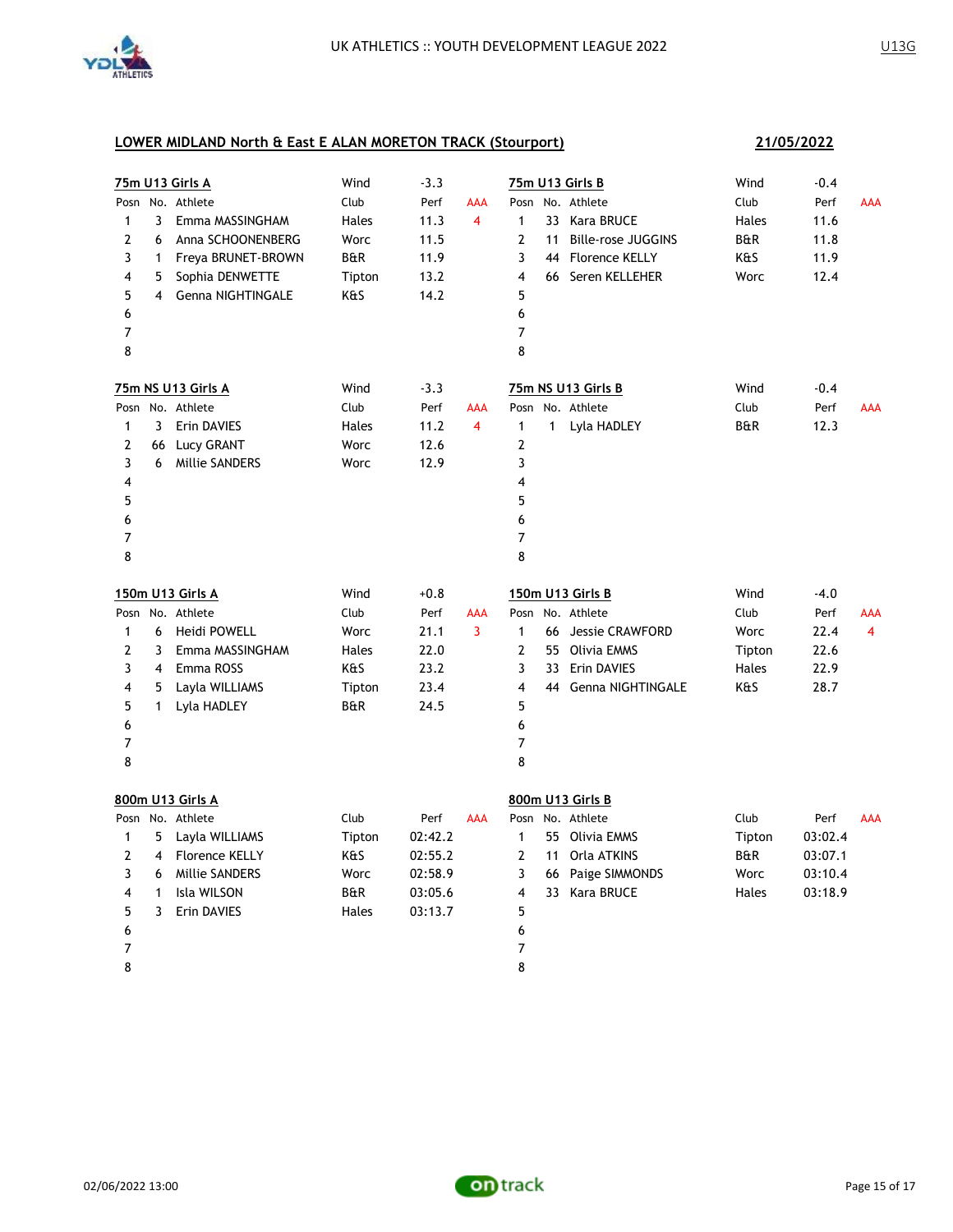

| 800m NS U13 Girls A |              |                         |                |         |            | 800m NS U13 Girls B |    |                           |        |         |              |
|---------------------|--------------|-------------------------|----------------|---------|------------|---------------------|----|---------------------------|--------|---------|--------------|
|                     |              | Posn No. Athlete        | Club           | Perf    | <b>AAA</b> |                     |    | Posn No. Athlete          | Club   | Perf    | <b>AAA</b>   |
| 1                   | 5            | Sophia DENWETTE         | Tipton         | Χ       |            | 1                   |    |                           |        |         |              |
| 2                   |              |                         |                |         |            | $\overline{2}$      |    |                           |        |         |              |
| 3                   |              |                         |                |         |            | 3                   |    |                           |        |         |              |
| 4                   |              |                         |                |         |            | 4                   |    |                           |        |         |              |
| 5                   |              |                         |                |         |            | 5                   |    |                           |        |         |              |
| 6                   |              |                         |                |         |            | 6                   |    |                           |        |         |              |
| 7                   |              |                         |                |         |            | 7                   |    |                           |        |         |              |
| 8                   |              |                         |                |         |            | 8                   |    |                           |        |         |              |
|                     |              | 1200m U13 Girls A       |                |         |            |                     |    | 1200m U13 Girls B         |        |         |              |
| Posn                |              | No. Athlete             | Club           | Perf    | <b>AAA</b> | Posn                |    | No. Athlete               | Club   | Perf    | AAA          |
| 1                   | 6            | Sophie PURVES           | Worc           | 04:06.0 | 4          | 1                   |    | 66 Emily GROMSKI          | Worc   | 04:48.1 | $\mathbf{1}$ |
| 2                   | 4            | Nicole BEVAN            | K&S            | 04:18.5 |            | 2                   |    | 55 Harriet THOMPSON       | Tipton | 05:36.2 | 1            |
| 3                   | 5            | <b>Abbie HARRIS</b>     | Tipton         | 04:26.7 |            | 3                   |    |                           |        |         |              |
| 4                   | 3            | Nia BROOK               | Hales          | 05:29.3 |            | 4                   |    |                           |        |         |              |
| 5                   |              |                         |                |         |            | 5                   |    |                           |        |         |              |
| 6                   |              |                         |                |         |            | 6                   |    |                           |        |         |              |
| 7                   |              |                         |                |         |            | 7                   |    |                           |        |         |              |
| 8                   |              |                         |                |         |            | 8                   |    |                           |        |         |              |
|                     |              |                         |                |         |            |                     |    |                           |        |         |              |
|                     |              | 70m Hurdles U13 Girls A | Wind           | $-2.9$  |            |                     |    | 70m Hurdles U13 Girls B   | Wind   | $-2.9$  |              |
|                     |              | Posn No. Athlete        | Club           | Perf    | AAA        |                     |    | Posn No. Athlete          | Club   | Perf    | <b>AAA</b>   |
| $\mathbf{1}$        | 6            | Heidi POWELL            | Worc           | 13.1    | 4          | $\mathbf{1}$        |    | 66 Jessie CRAWFORD        | Worc   | 14.1    |              |
| 2                   |              | 4 Emma ROSS             | K&S            | 14.0    |            | $\overline{2}$      |    | 33 Isabel HARVEY          | Hales  | 18.4    |              |
| 3                   | 1            | Freya BRUNET-BROWN      | B&R            | 15.2    |            | 3                   |    |                           |        |         |              |
| 4                   | 3            | Nia BROOK               | Hales          | 18.2    |            | 4                   |    |                           |        |         |              |
| 5                   |              |                         |                |         |            | 5                   |    |                           |        |         |              |
| 6                   |              |                         |                |         |            | 6                   |    |                           |        |         |              |
| 7                   |              |                         |                |         |            | $\overline{7}$      |    |                           |        |         |              |
| 8                   |              |                         |                |         |            | 8                   |    |                           |        |         |              |
|                     |              | Long Jump U13 Girls A   |                |         |            |                     |    | Long Jump U13 Girls B     |        |         |              |
|                     |              | Posn Bib Athlete        | Club           | Perf    | <b>AAA</b> | Posn                |    | Bib Athlete               | Club   | Perf    | <b>AAA</b>   |
| 1                   | $\mathbf{1}$ | Freya BRUNET-BROWN      | <b>B&amp;R</b> | 3.74    |            | 1                   |    | 66 Seren KELLEHER         | Worc   | 3.23    |              |
| 2                   | 3            | Emma MASSINGHAM         | Hales          | 3.58    |            | $\overline{2}$      | 11 | <b>Bille-rose JUGGINS</b> | B&R    | 2.93    |              |
| 3                   | 6            | Sophie PURVES           | Worc           | 3.43    |            | 3                   | 5  | <b>Abbie HARRIS</b>       | Tipton | 2.93    |              |
| 4                   |              | 55 Harriet THOMPSON     | Tipton         | 3.39    |            | 4                   |    | 33 Isabel HARVEY          | Hales  | 2.65    |              |
| 5                   |              |                         |                |         |            | 5                   |    |                           |        |         |              |
| 6                   |              |                         |                |         |            | 6                   |    |                           |        |         |              |
| 7                   |              |                         |                |         |            | 7                   |    |                           |        |         |              |
| 8                   |              |                         |                |         |            | 8                   |    |                           |        |         |              |
|                     |              |                         |                |         |            |                     |    |                           |        |         |              |